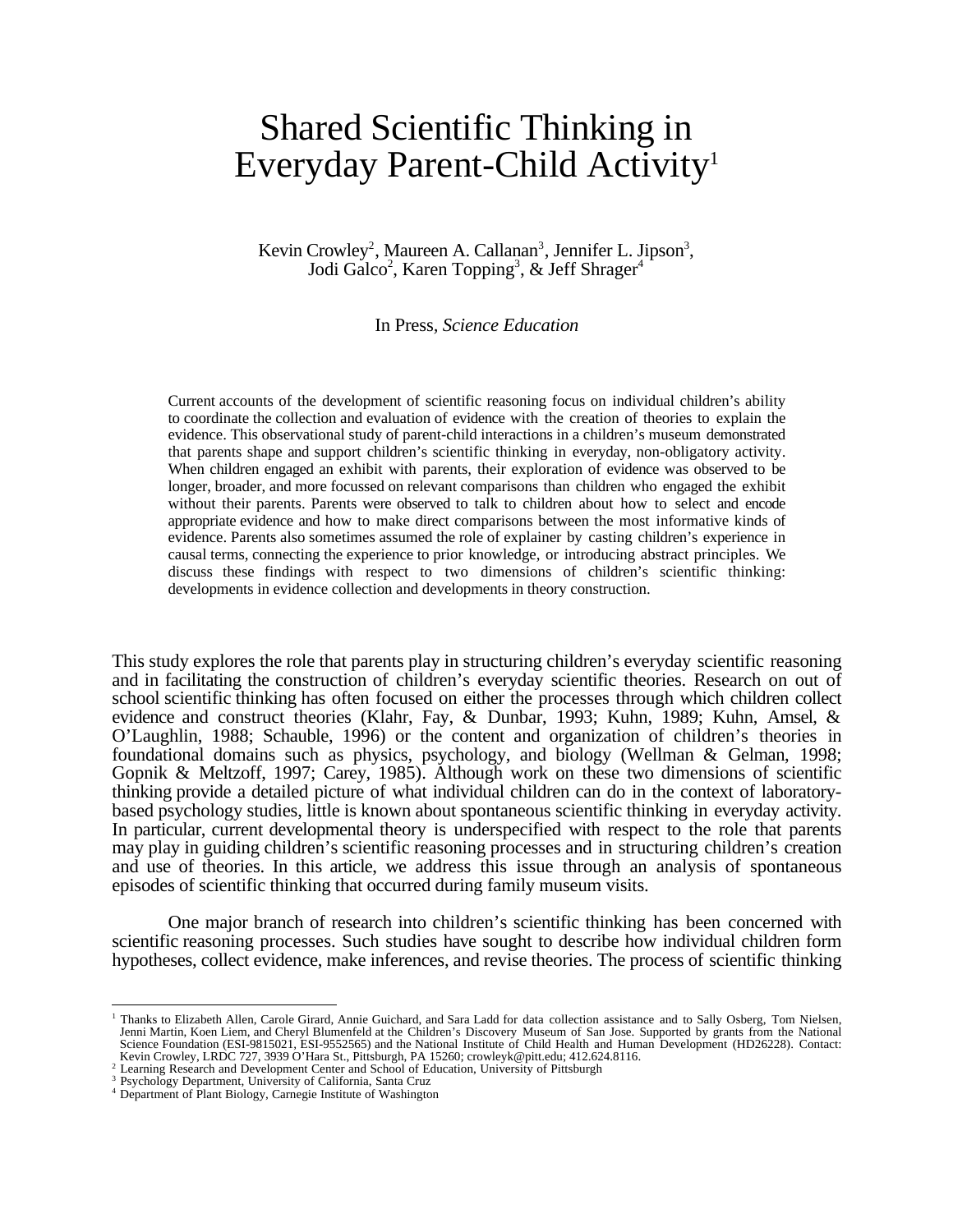Studies of children's self-directed problem solving suggest that children sometimes have difficulty in coordinating the collection of evidence with the construction of theories. For example, Schauble (1996) compared adults to  $5<sup>th</sup>$ - and  $6<sup>th</sup>$ -graders on a self-directed scientific reasoning task. Compared to children, adults explored the evidence more systematically and were more likely to make inferences about variables that they had originally misunderstood. When children interpreted evidence, they were more likely to focus on the effects of variables that they already understood correctly. Similarly, Dunbar and Klahr (1989) found that, compared to adults, children generated less informative comparisons and often jumped to incorrect conclusions before conducting an exhaustive search of available evidence. One of the reasons younger children are thought to have difficulty at coordinating evidence and theory is that they often appear to have difficulty in separating a potential theory from the evidence that could prove or disprove it (Kuhn, Amsel, & O'Loughlin, 1988). The inability to separate the two is often thought to result from metacognitive lapses in reflection, and leads to situations where children are unable to adjust theories in response to evidence.

The first hypothesis we test in this study is that children's scientific reasoning processes are more advanced when parents and children jointly engage in scientific thinking. There is a growing literature concerning the ways parents shape children's problem solving in domains other than scientific thinking (see Rogoff, 1998 for a review). Wood, Bruner, and Ross (1976) first described parents as expert problem solvers who scaffold the novice problem solving of children by helping to define the task, simplifying subgoal structures, helping to maintain motivation, helping to identify appropriate outcomes, regulating frustration, and demonstrating expert solutions. Recent work inspired by socio-cultural theory enriches the earlier scaffolding account by examining parent-child problem solving in light of how the mutually constituted activity contributes to the development of children's participation in specific cultural, historical, and institutional contexts (e.g., Rogoff, 1990). In this study we extend this prior work to the question of how parent participation impacts children's everyday scientific reasoning by comparing the ways that children collect evidence when they are collaborating with parents, with peers, or when they are engaged in solitary reasoning.

A second major branch of scientific thinking research has been concerned with the content and organization of children's theories for foundational domains such as biology, physics, and psychology. For example, evidence suggests young children have developed an elementary understanding that biological entities share common defining characteristics that make them distinct from physical entities (Wellman & Gelman, 1998). Many of these "theory-theory" accounts emphasize the role of causal explanations in theory development and revision. Carey (1985), for example, argues that "explanation is at the core of theories" (p. 201). In most of the discussions within the theory approach, explanations are seen as a useful tool for assessing the nature of a child's current theory. Less attention has been given to the social context in which explanations are constructed, and to the possible role of children's everyday conversations about scientific topics as a setting within which theories are constructed and revised. Explanation episodes that arise in everyday conversation present excellent opportunities for children to articulate and revise their theories of scientific phenomena, with guidance from parents and other adults.

Thus, the second hypothesis we explore in this study is that parents explain science to their children while engaged in everyday scientific reasoning. Studies of picture-book reading have shown that parents' provide children with information about labels and properties of objects, but less information about causal processes (Gelman, Coley, Rosengren, Hartman, and Pappas, 1998). Explanations and other scientific information seem to be more prevalent, however, when parents and children are involved in more active settings rather than in the reading and pretend play activities in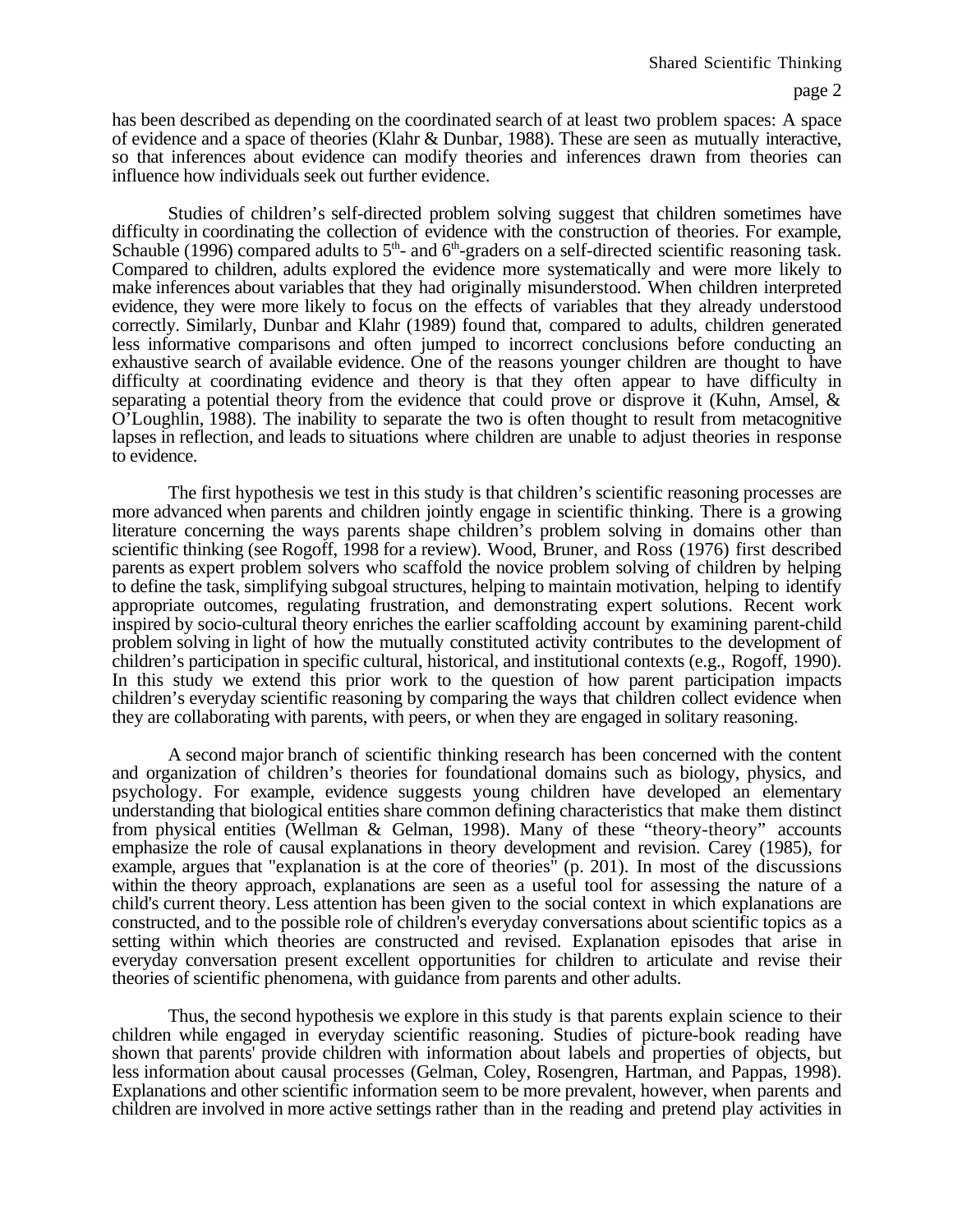which parent-child conversation has been most often studied. Several studies have reported that parents and children engage in meaningful explanatory conversations during dinner table conversations, cooking projects, and other activities (Callanan & Oakes, 1992; Callanan & Jipson, in press; Snow & Kurland, 1996; Shrager & Callanan; 1991). Snow and Kurland (1996) examined parent-child conversations while playing with magnets and found parents' discussion of scientific processes was correlated with children's performance on several measures of early literacy. Snow and Kurland see scientific explanation as a kind of extended discourse, and argue that science talk in the home should prepare children for school science discussions.

### **Museums as Locations for Studying Everyday Scientific Thinking**

To capture everyday scientific thinking, we videotaped family interactions at an interactive science exhibit in the Children's Discovery Museum in San Jose, California. Similar to the computer microworlds or contrived laboratory tasks that have often been used in previous developmental studies of children's scientific thinking (Klahr, 2000), interactive science exhibits provide environments where children can generate evidence, interpret evidence, and build theories relevant to particular science or technology content.

Previous museum learning research suggests that museum visits provide a good context for a study of family scientific thinking, as parents and children would be expected to engage in practices typical of everyday activity, such as agenda and goal negotiation, a mix of individual and social problem solving moments, and, importantly, conversation (Borun, Chambers, & Cleghorn 1996; Cone & Kendall, 1978; Dierking & Falk, 1994; Gelman, Massey, & McManus, 1991). Family conversations in museums have been characterized as a mix of specific talk about how to manipulate exhibits, describe concrete visible aspects of an exhibit, or to connect the museum experience to prior family experiences and memories (Falk & Dierking, 2000). Although individual museum exhibits are often not designed with a family audience in mind (Crowley & Callanan, 1998), families are more likely to collaborate and talk when exhibits have, among other features, multiple access points, a multi-user capability, multiple possible outcomes, and content that is directly relevant to visitors' prior knowledge and experiences (Borun & Dristas, 1997).

We focused on scientific thinking at a zoetrope in the Children's Discovery Museum (Figure 1). The zoetrope is a simple animation device developed in 19th century Europe (Hayes, 1992) that produces the illusion of motion through a stroboscopic effect involving persistence of vision (the retina retains an individual image for about one-tenth of a second) and the Phi phenomenon (the visual system combines the series of successive individual images into a single smooth motion). The stroboscopic presentation of individual frames in the zoetrope is enabled by looking through the slots of the spinning drum. Cartoons, movies, and video ensure that the typical child is surrounded by the illusion of motion in everyday settings. The zoetrope provides an opportunity to explore how these familiar devices work.

Zoetropes are a common interactive science exhibit at museums around the world; this particular zoetrope had an additional uncommon feature. Above each frame of an animation of a running horse there was a tab that could be raised or lowered by the visitor. A photoelectric switch is positioned above the rim of the zoetrope so that when a raised tab breaks the beam of light, it triggers the sound of a single hoof beat. Thus, in addition to exploring how the illusion of motion is created, children can experiment with constructing a "soundtrack" for the animation of the running horse.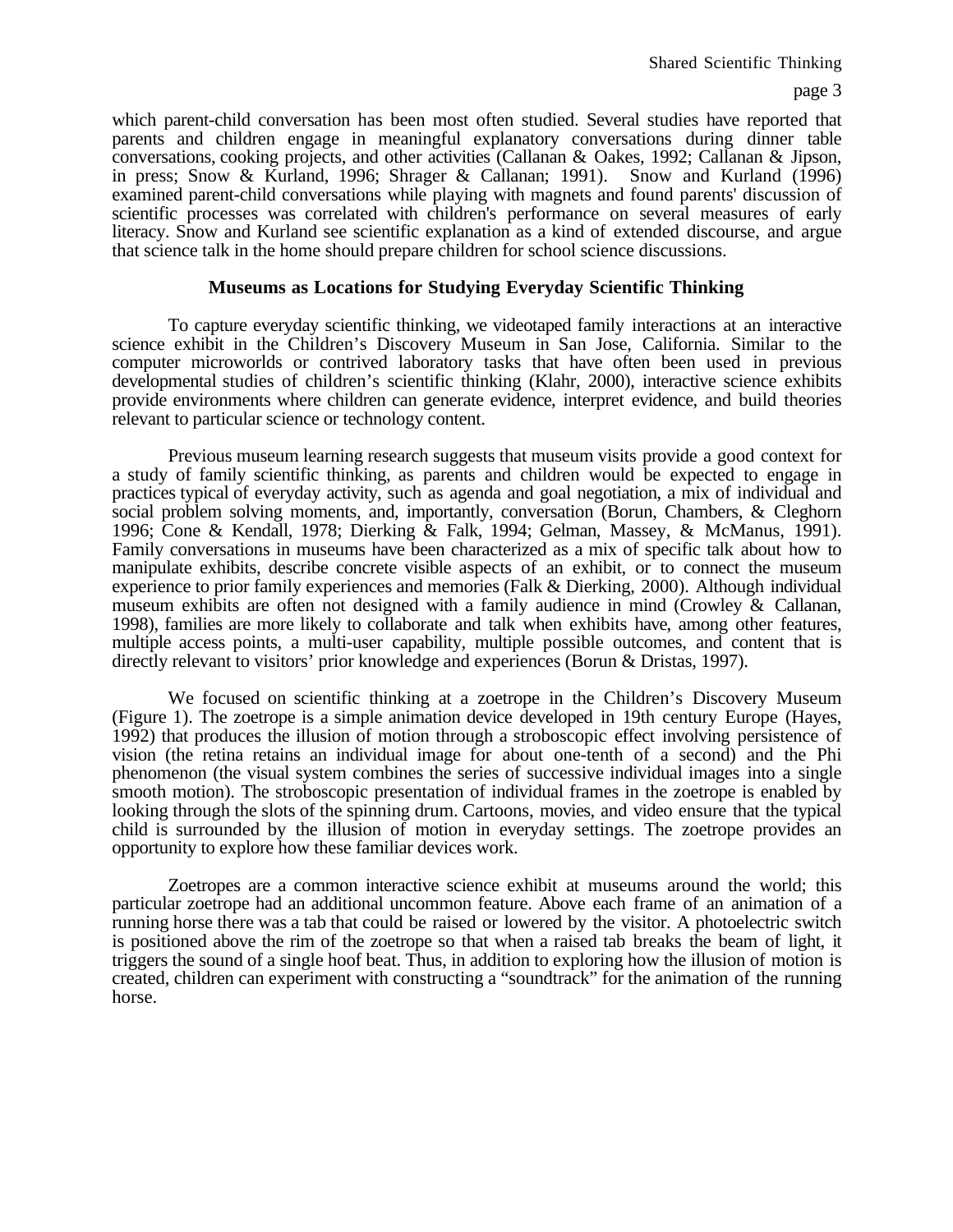

Figure 1. This study focused on families who used the zoetrope while visiting the San Jose Children's Discovery Museum. Visitors who spin the zoetrope and look through the slots see an animation of a running horse. Above each frame of animation is a tab that can be raised or lowered. When a raised tab breaks the beam of light in the photoelectric switch, a hidden speaker produces the sound of a horse hoof hitting the ground.

What kinds of scientific thinking might occur if children happen to come upon a zoetrope during a museum visit? Children may decided to explore the illusion of motion. The primary operators of the zoetrope are spinning and stopping the drum and observing through the slots or observing over the top. If children happen to look through the slots while the zoetrope is spinning, they will observe the illusion of motion. Once they have discovered how to produce the illusion of motion, two further aspects of the animation can also be explored. First, the direction in which the animated horse appears to be running depends on the direction in which the zoetrope is spun: Counter-clockwise spinning makes the horse appear to run forward while clockwise spinning makes the horse appear to run backward. Second, the speed of the animation depends on how quickly children spin the zoetrope: Slow spinning makes the horse appear to run slowly while fast spinning increases the pace. Finally, in addition to exploring aspects of the illusion of motion, children might explore the zoetrope's tabs and photoelectric switch. By raising and lowering tabs and then spinning the zoetrope, children can create different patterns of sound. This could proceed independent of the animation, or it could be an attempt to synchronize the sound of hoof beats to the animation of the running horse.

To address the hypothesis that children's scientific reasoning processes are more advanced when parents and children jointly engage in scientific thinking, we will compare the activity of children who used the zoetrope by themselves, in peer groups, or in parent-child groups. This level of analysis can be thought of as a baseline for describing the role of parents. Even if one takes the extreme position that all of the relevant developments in scientific thinking are best described as taking place solely within the mind of an individual child, it is relevant to have a description of the kinds of evidence children encounter and whether that evidence varies depending on the social context of activity.

Our second hypothesis was that parent conversation would support children's everyday scientific thinking. Thus, our second level of analysis describes how families talked about the evidence they encountered, including how children and adults suggested directions for exploration, described evidence, and explained. This level goes beyond the description of the evidence children encounter to a description of how collaborative activity may shape the way children encode, evaluate, and explain evidence they encountered in the course of everyday shared scientific thinking.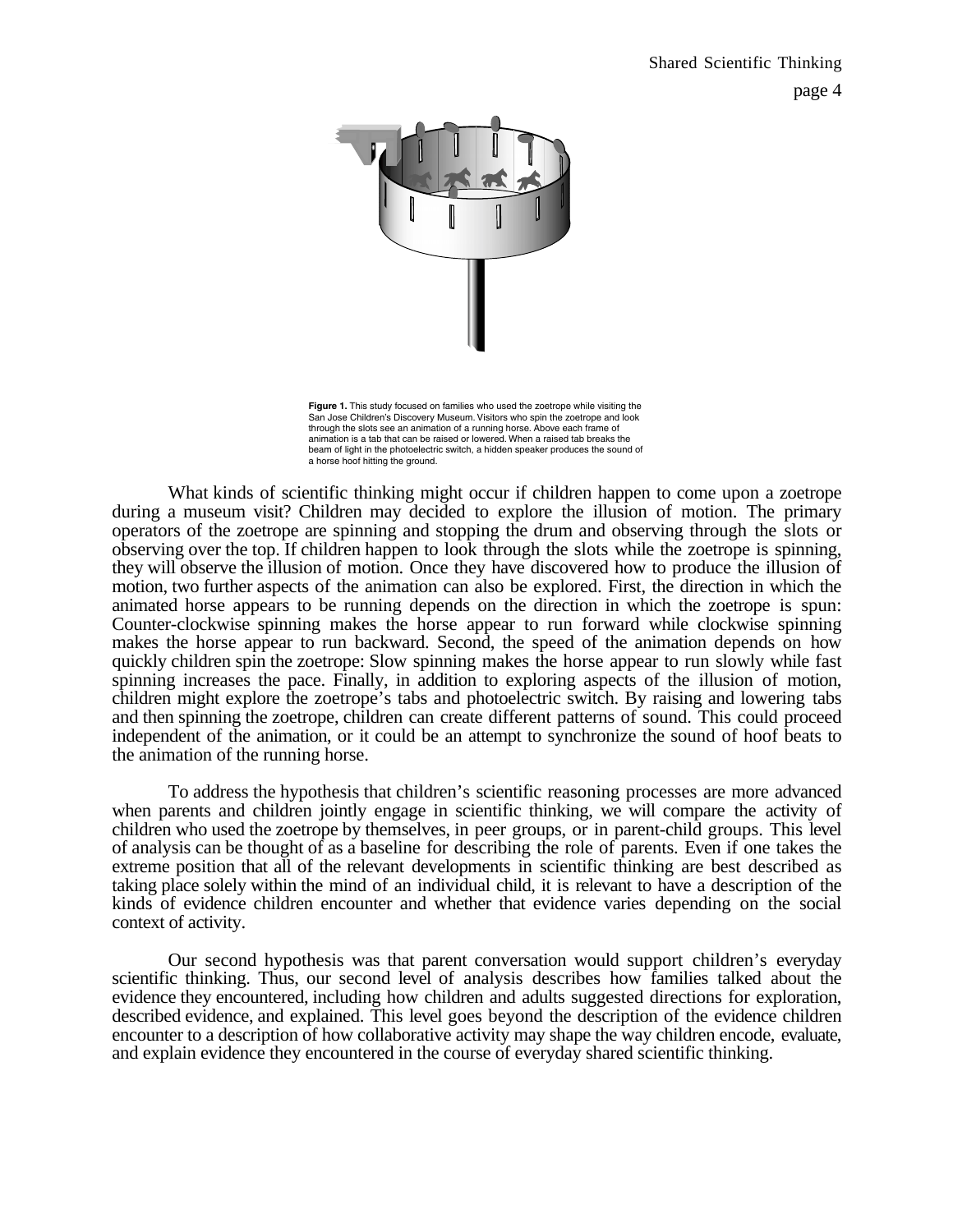# **Methods**

# **Participants**

Participants were 91 families with children between 4- and 8-years old who visited the Children's Discovery Museum in San Jose, California. Coding and analysis focused around the experience of one target children from each of these families. Our selection procedure for target children (described below) yielded a sample of 58 boys and 33 girls.

# **Data Collection**

Data were collected on four separate days. A video camera was set up near the zoetrope and a wireless microphone was unobtrusively attached to the back of the exhibit. Researchers greeted families entering the museum, explained that they were videotaping as part of a research project, and asked families for written consent to participate. Consent rates were greater than 90% on each day of data collection. Children in consenting families wore large stickers identifying them as participants. This was the only point at which researchers interacted with visitors.

If a child wearing a sticker chose to engage the zoetrope during the natural course of his or her visit, the camera operator turned on the camera for the length of the engagement. Because the zoetrope is located in a room on the far side from the museum from the entrance, children typically do not encounter it until they have engaged many other exhibits. Thus, the initial rush of frenetic activity that is common when children first enter a children's museum had passed before children in this study engaged the zoetrope.

# **Data Reduction**

Videotapes were segmented into non-overlapping interactions. Even if families stay together as a group while visiting exhibits, each person does not necessarily arrive at a new exhibit at exactly the same time. For example, children sometimes run ahead to engage the next exhibit while parents and perhaps siblings linger behind at the previous one. Interactions were defined as beginning when the first child from a family—the target child—approached the zoetrope and are defined as ending when he or she left the zoetrope. The next target child was defined as the first child from a new family who engaged the zoetrope after all members of the previous target child's family had left. If children returned later to the zoetrope for a second engagement, they were not designated targets. Thus, each interaction analyzed in this study was a unique slice of time representing the complete engagement of a unique target child from a unique family.

The way in which children engaged the zoetrope determined whether they were in the adultchild, peer, or solitary group. The adult-child group was composed of the 49 families where children and parents were together as they engaged. The peer group was 22 families where two or more children engaged while parents were occupied elsewhere in the museum. Finally, in the solitary group, 20 children engaged by themselves while all other family members were occupied elsewhere in the museum.

The verbalizations and actions of all participants in each interaction were transcribed, with each transcript checked and verified by a second independent transcriber. Coding was conducted with both videotapes and transcripts. Reliability for each coding scheme was determined separately by comparing the codes of a primary coder with those of a second independent coder who processed at least 20% of the data. We report inter-rater agreement separately for each group of codes.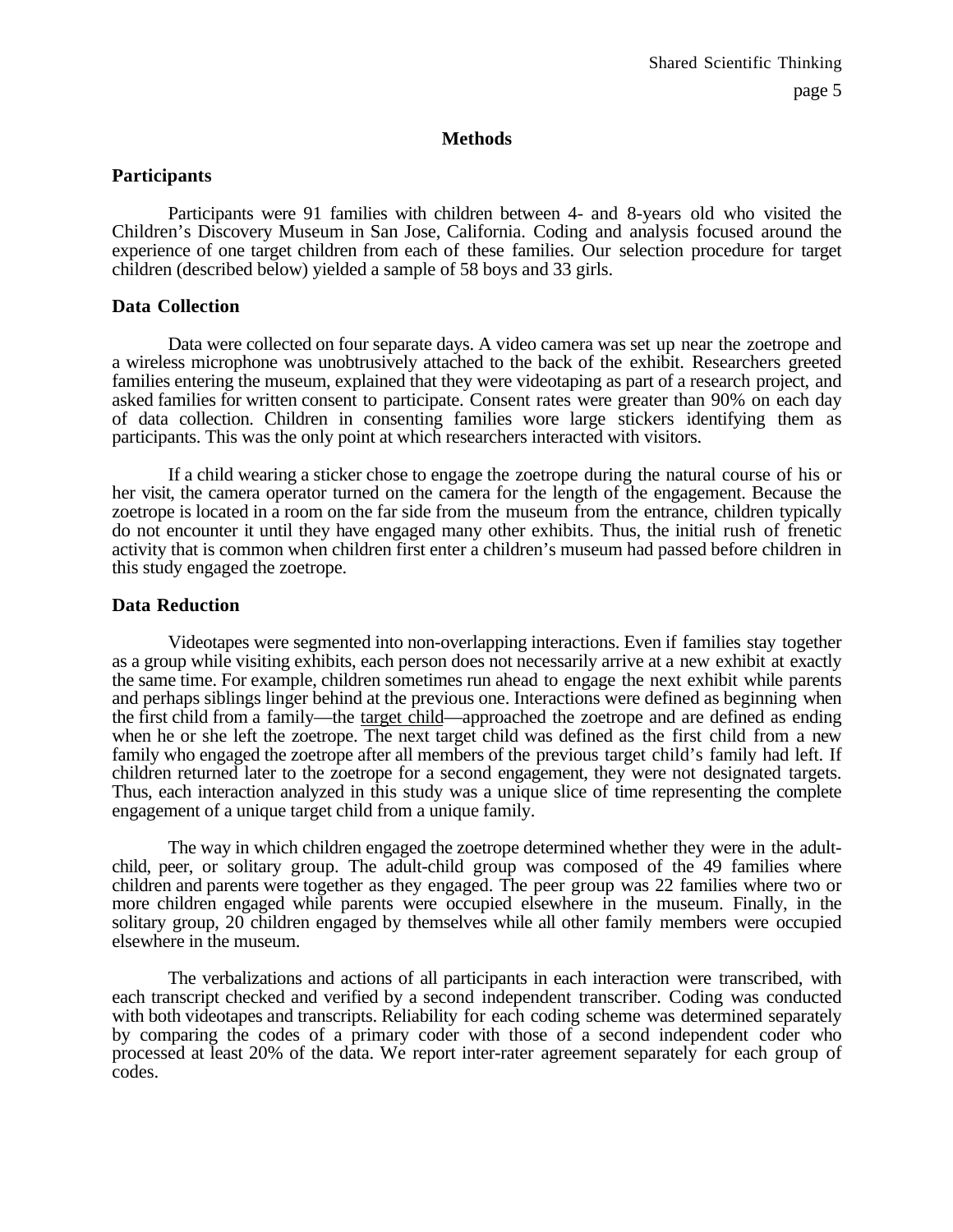# **Target Children's Exposure to Evidence**

General Measures of Engagement. In order to provide a broad comparison between the engagement of children in the parent-child, peer, and solitary groups, we computed the length of each target child's engagement and whether each target child has used each of the four basic operators afforded by the zoetrope. Spinning was coded if target children changed the state of rotation at least once by either spinning the zoetrope or stopping the zoetrope from spinning. Observing through slots was coded if target children looked for at least 2 seconds through the slots at least once. We adopted the 2 second threshold to ensure that children actually intended to look through the slots, as opposed to having simply passed their gaze past the slots while shifting their attention elsewhere. Observing over the top was coded if target children performed a 2 second gaze down into the cylinder of the zoetrope. Using Tabs was coded if target children raised or lowered a tab at least once. Inter-rater agreement was 95%.

Perceiving the illusion of motion. Perceiving the illusion of motion depends on whether the zoetrope is spinning or not and on whether the viewer is looking at the frames of animation through the slots or over the top of the zoetrope. As described in Figure 2, the factorial combination of rotation state and observational vantage point defines four unique categories of evidence about the illusion of motion.

|                      | Looking<br>through slots                                      | Looking<br>over top                                                           |
|----------------------|---------------------------------------------------------------|-------------------------------------------------------------------------------|
| Zoetrope<br>spinning | <b>SlotSpin</b><br>Observer sees<br>the illusion<br>of motion | <b>TopSpin</b><br>Observer sees<br>a spinning<br>series of<br>separate frames |
| Zoetrope<br>stopped  | <b>SlotStop</b><br>Observer sees<br>one still frame           | <b>TopStop</b><br>Observer sees<br>a series of<br>still frames                |

Figure 2. Evidence relevant to the illusion of motion can be described as a factorial space determined by observational vantage point and rotational state of the zoetrope. The animation has a unique appearance in each cell of the space. By comparing the evidence available from different cells, children could collect sufficient evidence to understand how the zoetrope works.

Each engagement was divided into 10 second segments and, for each segment, coders judged whether target children had visited each cell in the evidence space for at least 2 seconds. SlotSpin was coded if children looked at the animation through the slots of a spinning zoetrope, revealing the illusion of motion. TopSpin was coded when children looked down at the animation from over the top of the spinning zoetrope, revealing a spinning, but unanimated, sequence of frames. SlotStop was coded when children looked at the animation through the slots of a stopped zoetrope, revealing a single still frame. TopStop was coded when children looked down at the animation from over the top of a stopped zoetrope, revealing a sequence of still frames. Inter-rater agreement was 91%.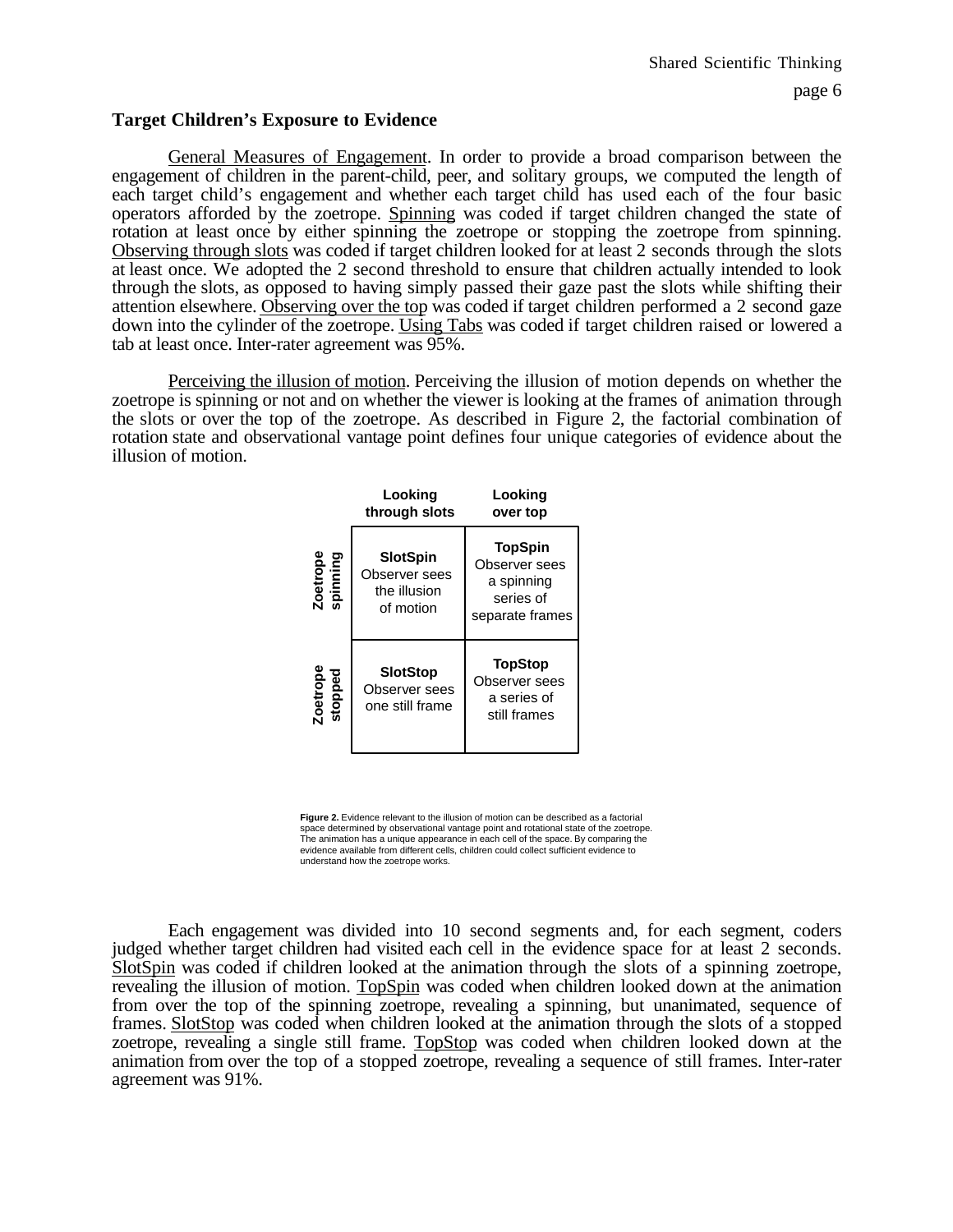Changing the speed of animation. The speed of the animation depends on how quickly children spin the zoetrope: Slow spinning makes the horse appear to run slowly, faster spinning increases the pace. By coding differences in how the spinning zoetrope appeared on the videotapes, we determined whether children observed the animation through the slots for at least 2 continuous seconds while spinning was slow, medium, or fast. With slow spinning, (about 40 rpm) the animation appears on the videotape to be in slow motion and individual slots and tabs can be clearly perceived. With medium spinning (about 70 rpm) the horse appears to be running at a normal speed, and the slots appear as static rectangular flashes (i.e., individual slots can no longer be distinguished as they rotate past). Individual tabs are still clearly distinguishable. With fast spinning (about 100 rpm) the animation becomes noticeably brighter and individual tabs can no longer be distinguished. A series of dark bands (caused by an interaction between the speeds of the rotating slots and the video camera shutter) appears to move smoothly across the animation in the opposite direction of the zoetrope's motion.

Coding was conducted from videotapes with the sound turned off to ensure that any talk about speed of spinning or the patterns of sounds generated by raised tabs passing through the photoelectric switch did not influence coding judgements. Inter-rater agreement was 88%.

Reversing the direction of animation. The direction in which the animated horse appears to be running depends on the direction in which the zoetrope is spun: Counter-clockwise spinning makes the horse appear to run normally; clockwise spinning makes the horse appear to run in reverse. Coders judged whether the target child looked at the animation through the slots for at least two continuous seconds while the zoetrope was spinning in each direction. Inter-rater agreement was 100%.

Changing patterns of sound. If participants raised or lowered the tabs and then spun the zoetrope they could hear different patterns of sound. Coders listened to the patterns of sound experienced by each target child and judged whether they heard one pattern or more than one. Interrater agreement was 92%.

# **Conversations and Parent Guidance**

Using both transcripts and videotapes, we coded four kinds of talk for each participant in parent-child and peer groups. Target children who visited the zoetrope by themselves were not coded because they had no potential conversational partners.<sup>5</sup>

Describing evidence was defined as talk about the evidence that could be observed at the zoetrope that did not establish any causal, analogical, or principled connections between what could be seen and how or why it could be seen. Each utterance by each participant was coded for whether he or she had described evidence. Inter-rater agreement was 93%.

In addition, because we were interested specifically in parent guidance, parent activity was coded on a larger grain size for how descriptions of evidence functioned to shape children's scientific thinking. By examining the activity and conversation throughout the whole interaction, coders judged whether parents had used talk to: 1) Highlight a single kind of relevant evidence; and/or 2) suggest the correct encoding of evidence. Examples of these are presented later in the results section. Inter-rater agreement was 85%.

Giving directions was defined as talk about how to manipulate the zoetrope, such as, "Spin it this way", "You have to look through these slots", or "Let's raise these tabs." To be coded in this

 $\overline{a}$  $5$  It was logically possible that children alone may have talked to themselves, and, indeed, talk was coded in 15% of the solitary groups. In these cases, talk was always about observation (e.g., saying "Cool!" following the first successful perception of the illusion of motion).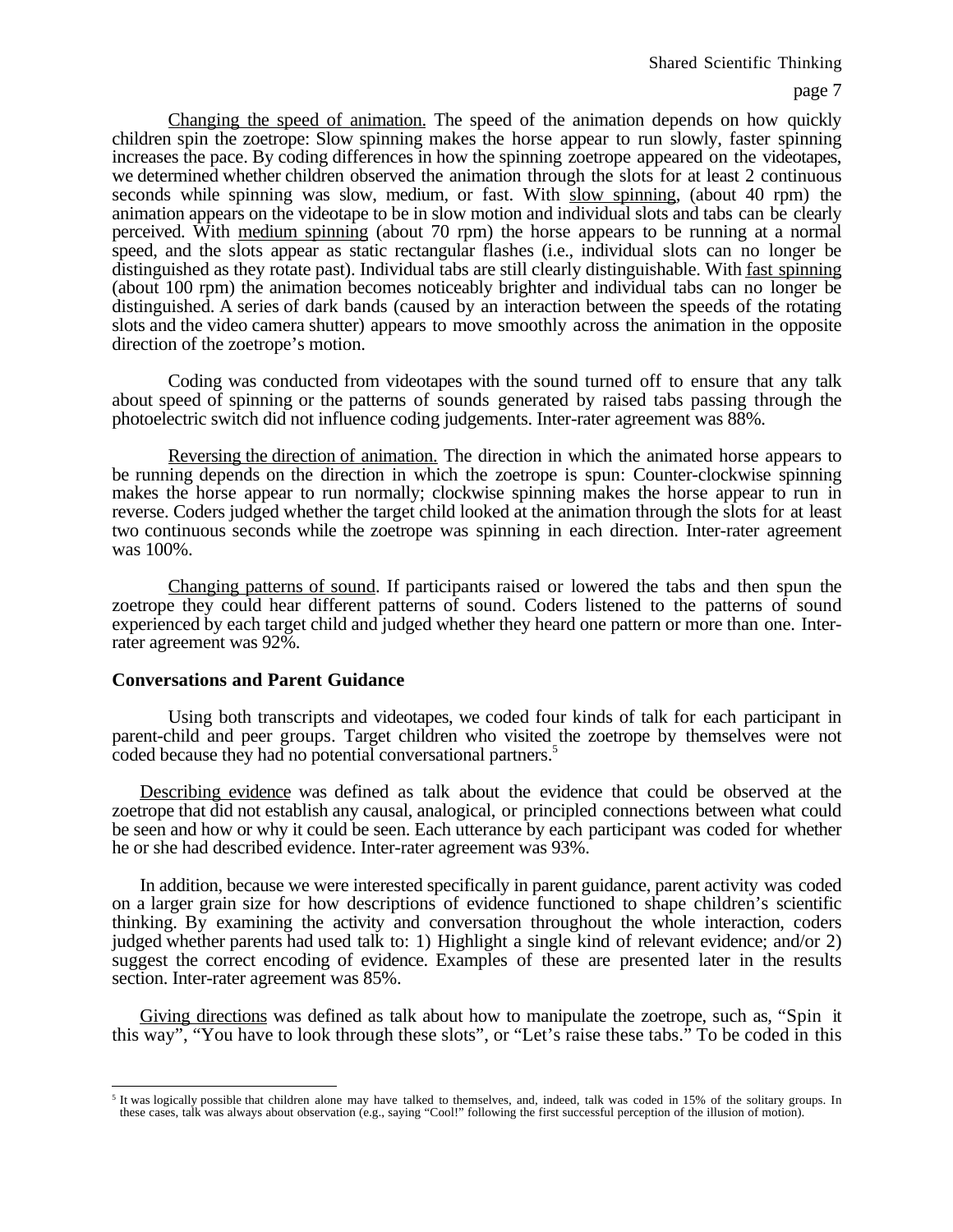category, an utterance must have explicitly referred to one of the four operators. Each utterance by each participant was coded for whether he or she had given directions. Inter-rater agreement was 88%.

We also applied codes of a larger grain-size to identify the extent to which parents guided children's exploration by giving directions. By examining the activity and conversation throughout the whole interaction, coders judged whether parents had used talk to: 1) Tell children how to generate a single kind of evidence; and/or 2) suggest direct comparisons between different kinds of evidences. Examples are presented later in the results section. Inter-rater agreement was 90%.

Explanation was defined as talk about causal relations, analogies, or general statements of the scientific principles underlying the exhibit. Causal explanations included talk about causal links within the local context of the exhibit such as "The horse looks like it's running backwards because you spun this thing the wrong way." Analogies included talk that made a connection between the exhibit and prior knowledge or prior experience such as "This is how cartoons work." Principles included talk about unobservable causal principles underlying, for example, the illusion of motion, "Your mind, your eye, put together each of these little pictures and that's why it looks like it's moving." Inter-rater agreement was 87%.

Other was used for utterances that could not be assigned to the three utterance-level codes above. We included this category in order to account for all talk in the interaction and thus be able to provide some context for the overall frequencies for the other three categories of talk. Among the kinds of talk coded as "other" were statements about turn-taking, safety, and talk unrelated to using the zoetrope such as needing to eat or visit the bathroom.

#### **Results**

Results are presented in three parts. First, we compare the evidence encountered by target children in adult-child, peer, or solitary groups. Second, we compare general measures of talk from the utterance-level coding of adult-child and peer groups, describing how parents talked about evidence, encouraged children to explore, and explained. Because preliminary analyses revealed no systematic gender differences, findings are presented collapsed across gender.

# **The Evidence Children Encountered**

General measures of engagement. Table 1 summarizes general measures of children's engagement with the zoetrope. Children who engaged the zoetrope with their parents spent significantly more time at the exhibit than children who engaged by themselves or in peer groups,  $F(2,88) = 12.77$ ,  $p < .0001$ .<sup>6</sup> Follow-up comparisons showed significant differences between the adult-child group and the solitary ( $p < .0001$ ) and peer groups ( $p < .001$ ), which were not significantly different from one another. The overall mean  $(62 \text{ sec})$  and standard deviation  $(54 \text{ sec})$ for engagement time are consistent with other studies of interactive science exhibits (Borun, Chambers, & Cleghorn, 1997; Paris, Troop, Henderlong, & Sulfaro, 1994) and suggest that the particular zoetrope we studied is not atypical among interactive science exhibits.

 $\overline{a}$ 6 To compare continuous dependent measures, we used analysis of variance (ANOVA) with follow-up (Fisher PLSD) comparisons. The ANOVAs determined whether there was a reliable main effect for whether children used the zoetrope as part of a adult-child, peer, or solitary group. The follow-up analyses identified which of the pair-wise comparisons between these three groups were statistically significant at the .05 level or beyond. For discreet dependent measures, Chi-squares were used to determine whether the overall effect for group was significant.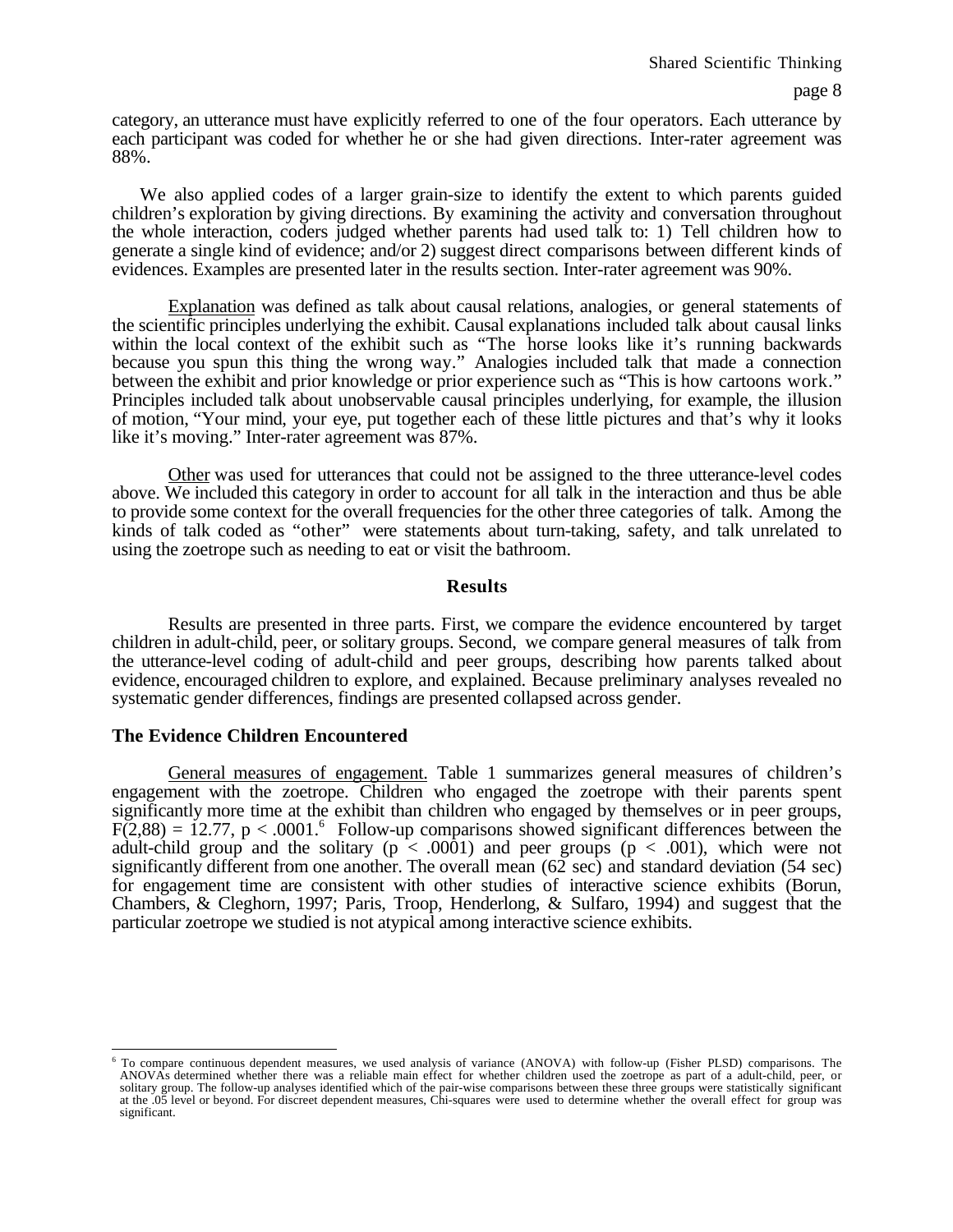|                                                             | Children With<br><b>Parents</b> | Children With Peers Solo Children |                           |
|-------------------------------------------------------------|---------------------------------|-----------------------------------|---------------------------|
| Time at exhibit<br>Mean (sec.)<br><b>SD</b>                 | 85<br>59                        | 42<br>27                          | 27<br>30                  |
| Use of four<br>operators                                    |                                 |                                   |                           |
| Spin<br>Look through slots<br>Look over the top<br>Use tabs | 85%<br>75%<br>55%<br>41%        | 72%<br>54%<br>59%<br>32%          | 100%<br>50%<br>60%<br>25% |

#### **Table 1: General measures of Children's Use of the Zoetrope**

Although children in adult-child groups spent significantly more time at the exhibit, they were not significantly more likely than other children to have tried out any of the four basic operators. In fact, members of the group that engaged the zoetrope for the shortest time, children by themselves, were most likely to have spun it at least once, followed by children with adults and in peer groups,  $\chi^2$  (df = 2, n = 91) = 6.4, p < .05. There were no significant differences in use of the other three operators. A little over half of the children looked over the top at least once, regardless of whether they were with parents, peers, or by themselves,  $\chi^2$  (df = 2, n = 91) = 0.18, n.s.. Children with adults were somewhat more likely to look through the slots, followed by children in peer groups and alone, but the difference was only marginally significant,  $\chi^2$  (df = 2, n = 91) = 5.4, p < .07. Finally, less than half of the children manipulated tabs at least once, regardless of whether they were with parents, with peers, or by themselves,  $\chi$ 2 (df = 2, n = 91) = 1.7, n.s.

Exploring the Illusion of Motion. To perceive the illusion of motion from the zoetrope, it is necessary to spin the zoetrope and observe the animation frames through the slots on the drum. To what extent did target children encounter the four categories of evidence—SlotSpin, TopSpin, SlotStop, TopStop—that could support such an inference (Figure 3a)? Each category of evidence was analyzed with one-way ANOVAs and planned Fisher PLSD comparisons between adult-child, peer, and solitary groups.

Children who used the zoetrope with their parents encountered evidence from each of these categories more often than children in peer groups or children alone (Figure 3b). For each category of evidence, the adult-child group was significantly higher than the peer and solitary groups, which were never significantly different from each other. For SlotSpin evidence, the main effect was significant,  $F(2, 88) = 8.45$ ,  $p < .001$ , with the parent-child group significantly higher than the peer group,  $p < .01$ , and alone group,  $p < .001$ . For SlotStop evidence main effect was significant,  $F(2, \theta)$  $88$ ) = 4.06, p < .05, with the parent-child group significantly higher than the peer group, p < .05, and alone group,  $p < 0.05$ . Similarly, for TopStop evidence the main effect was significant,  $F(2, 88) =$ 6.67, p  $\lt$  0.01, with the parent-child group significantly higher than the peer group, p  $\lt$  0.01, and alone group,  $p < 0.01$ . Finally, the ANOVA for TopSpin evidence also showed a significant main effect,  $F(2, 88) = 4.88$ ,  $p < .01$ , with the parent-child group significantly higher than the peer group,  $p <$ .05, and alone group,  $p < .01$ .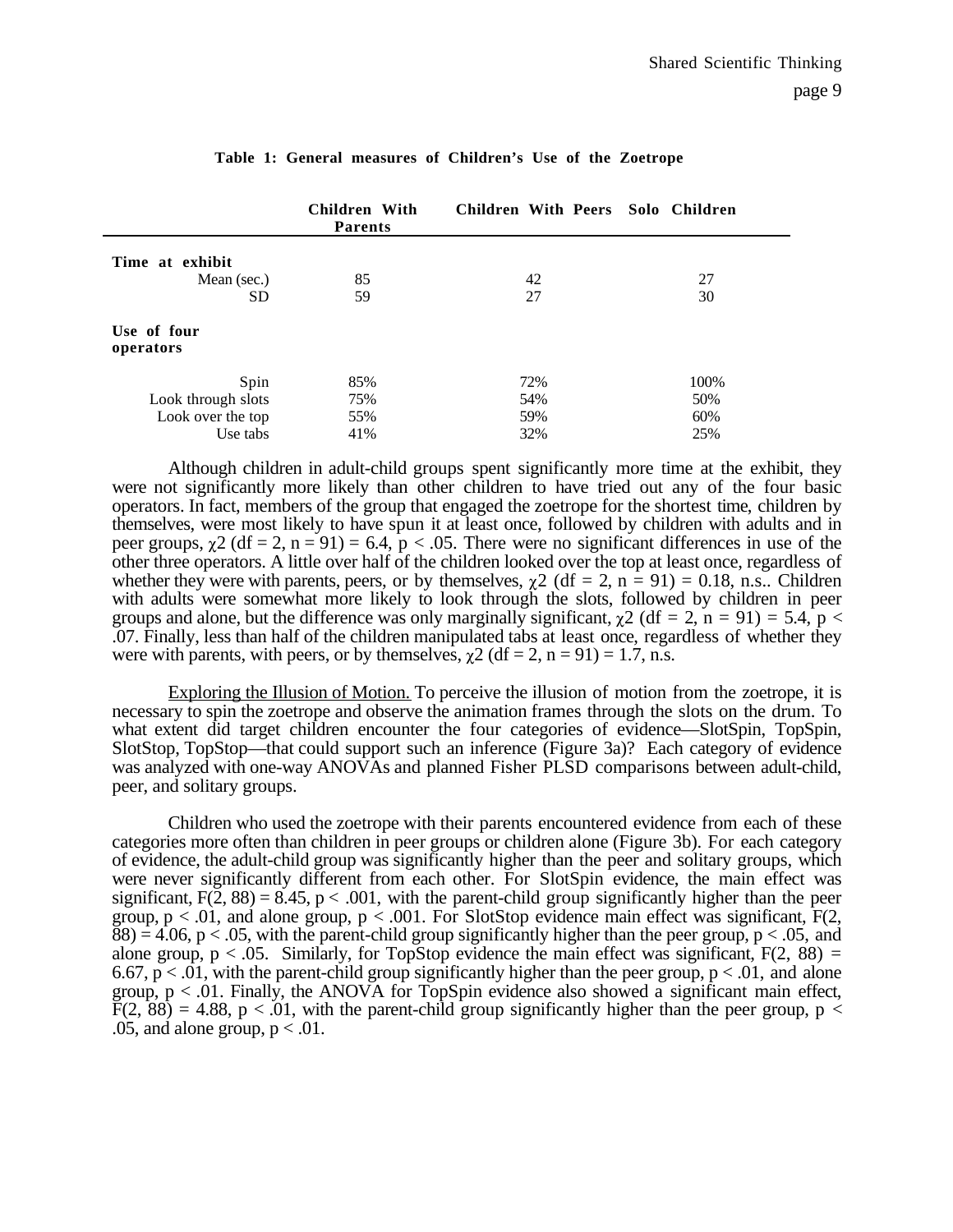

**Figure 3. a)** Target children's exposure to evidence about the illusion of motion was described as the mean number of 10 second segments in each interaction where children entered each cell in the factorial evidence space. **b)** Children in adult-child groups encountered each kind of evidence more often than children in peer or solitary goups and **c)** were more likely to make comparisons between two cells in the evidence space within a single segment.

The factorial evidence space (Figure 3a) specifies six "experiments" children could have conducted while using the zoetrope. For example, consider a child who looks through the slots of a spinning zoetrope to perceive the illusion of motion (SlotSpin), and then, with the zoetrope still spinning, looks over the top and perceives a spinning series of non-animated frames (TopSpin). This is a controlled comparison with one variable (observation vantage point) manipulated and one variable (spinning) held constant. Comparing the two outcomes provides evidence to support the inference that looking through the slots is necessary to perceive the illusion of motion. We defined children as having conducted an experiment if they collected the relevant pair of observations within the same 10 second segment.

Figure 3c shows the mean number of paired comparisons performed by children in each group. As we report below, all significant differences involved the adult-child group showing higher performance than the peer and/or solitary groups, which were never significantly different from each other.

As suggested at the left of Figure 3c, children with adults were significantly more likely than other children to compare the condition where the zoetrope produces the illusion of motion (SlotSpin) to the three conditions where it does not (TopSpin, SlotStop, and TopStop). There was a significant main effect for group on SlotSpin vs. TopSpin comparisons,  $F(2,88) = 6.68$ ,  $p < .01$ , with the adult-child group significantly higher than the peer group  $p < .01$ , and solitary group,  $p <$ .01. For SlotSpin vs. SlotStop comparisons, there was a significant main effect,  $F(2, 88) = 3.49$ , p = .05, with the adult-child group significantly higher than the peer group,  $p < .05$ , and the solitary group,  $p < 0.05$ . Finally, for SlotSpin vs. TopStop comparisons there was also a main effect for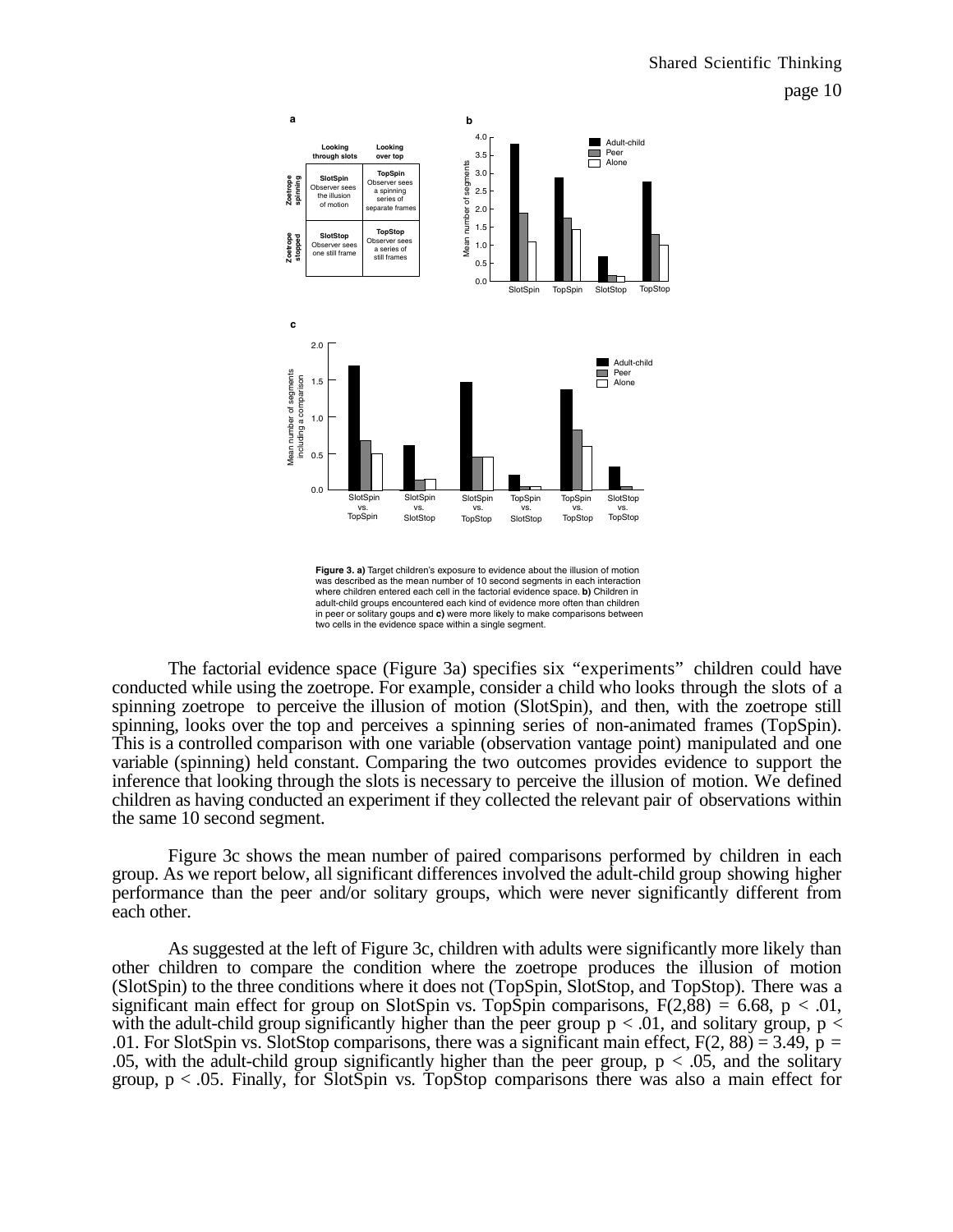group,  $F(2,88) = 5.29$ ,  $p < .01$ , with the adult-child group significantly higher than the peer group, p  $\leq$  .01, and the solitary group, p  $\leq$  .05.

The other three paired comparisons do not involve SlotSpin evidence, and thus do not involve the illusion of motion (right of Figure 3c). Although children with adults still exhibited the highest mean numbers of comparisons, main effects for group were only significant for SlotStop vs. TopStop comparisons, with a main effect of  $F(2,88) = 6.01$ , p < 0.01, and the adult-child group significantly higher than children in peer groups,  $p < .05$ , or solitary groups,  $p < .01$ . Main effects were not significant for the other two kinds comparisons: TopSpin vs. SlotStop,  $F(2, 88) = 2.05$ , n.s., and TopSpin vs. TopStop,  $F(2,88) = 2.6$ , n.s.

Thus, compared to children with peers or children alone, children with their parents were exposed more often to the four kinds of evidence and they were more likely to conduct paired comparisons of the conditions under which the zoetrope does and does not produce the illusion of motion. The finding that the pattern of differences were not as pronounced for comparisons that do not involve the illusion of motion suggests that the presence of parents was not just associated with an increase in any of the possible comparisons. Instead, children with parents focused more frequently on the most informative group of comparisons.

Changing Speed and Direction of Animation. Once children understand how to create the illusion of motion with the zoetrope, there are two further aspects of the illusion that can be directly explored: The relation between the direction of spin and the direction in which the horse appears to run, and the relation between spin rate and the speed with which the horse appears to run.

To explore the relation between direction of spin and direction of animation, children would need to have observed the animation through the slots at least once when the zoetrope was spinning clockwise and once when it was spinning counterclockwise. Target children in adult-child groups (37%) were somewhat more likely to have observed both pieces of evidence at least once, followed by children in solitary groups (25%), and in peer groups (9%),  $\gamma$ 2 (df = 2, n = 91) = 6.17, p = .05.

To explore the relation between rate of spin and speed of animation, children would need to have observed the animation through the slots when the zoetrope was spinning at two different speeds. Children were equally likely to have observed at least two different speeds of animation, regardless of whether they were in the adult-child group (33%), peer group (36%), or solitary group (30%),  $\chi$ 2 (df = 2, n = 91) = 0.20, n.s.

Changing Patterns of Sound**.** By raising and lowering tabs and then spinning the zoetrope, children could make the zoetrope generate different patterns of sound. As noted in earlier analyses, raising or lower tabs was the least explored of the four possible operators, with less than half of children from each group manipulating the tabs. However, target children would have encountered evidence that the tabs could be used to make different patterns of sound regardless of whether they themselves had raised the tabs or whether tabs were raised by other people using the zoetrope with them. A broader analysis measured the number of different sounds patterns children heard during engagement, either because they or another person had manipulated tabs and then spun the zoetrope. Children in parent-child groups were the most likely to hear more than one pattern of sound (49%) followed by children in peer groups (41%) and children alone (10%),  $\chi$ 2 (df = 2, n =  $91$ ) = 9.19, p = .01.

Raising the tabs to make different patterns of sound could occur independently of the animation, or it could have occurred in the context of families trying to synchronize the patterns of sound to the animation of the running horse. To look for evidence of synchronization, coders went back to examine segments where families raised or lowered at least one tab and judged the family as having engaged in synchronization if they talked about synchronization or showed any evidence of synchronization in manipulation patterns. Only two interactions (one parent-child and one peer)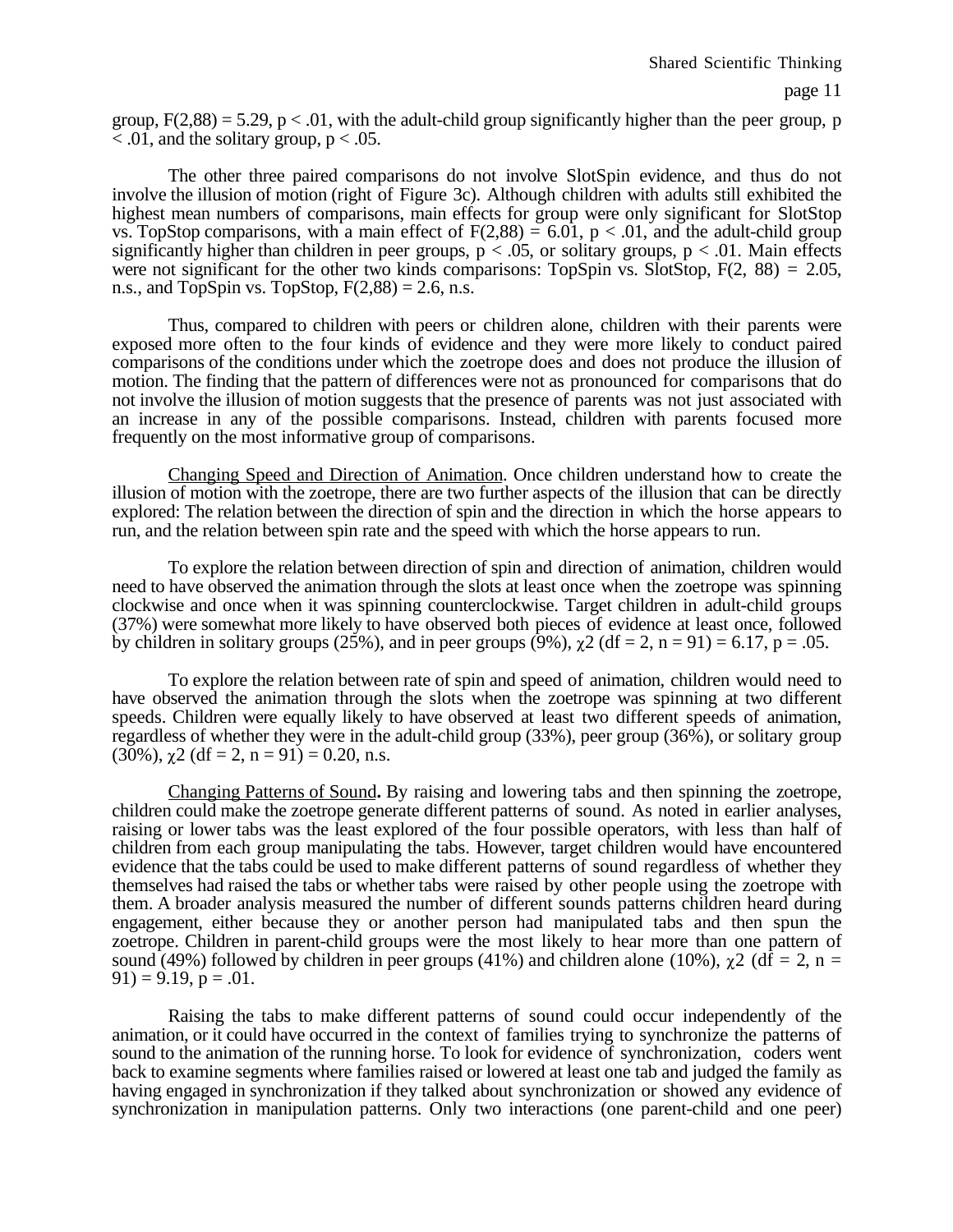contained any evidence of synchronization. In both of these cases participants explored it for less than 20 seconds, failed to make significant headway, and abandoned the goal.<sup>7</sup>

# **Comparing general characteristics of talk between adult-child and peer groups**

While engaged with the zoetrope, target children in adult-child groups (92%) were more likely to be involved in talk— defined as generating talk, hearing talk, or both—than target children in peer groups (73%),  $\chi$ 2 (1) = 4.58, p < .05. Furthermore, talk in parent-child groups was more likely to be mutual than talk in peer groups. Of the 92% of parent-child interactions involving talk, 92% involved both parents and target children generating some of the talk. In contrast, among the 73% of peer interactions that included talk, only 44% involved both target children and other children generating some of the talk,  $\chi^2$  (1) = 6.37, p < .05. Thus, the majority of cases where talk occurred in peer group interactions were characterized by one child speaking and the other not responding.



**Figure 4.** Mean utterances of each kind for adults and children. As compared to children in adult-child interactions or children in peer interactions, parents carried most of the conversation that arose at the zoetrope.

As shown in Figure 4, adults were more likely than children to engage in each of the four kinds of talk coded. Because there could have been multiple adults and children in each interaction, the data in Figure 4 are adjusted to show the mean speech act per adult or child in each interaction. First, consider adults and children who visited the zoetrope together. Although the finding that

 $\overline{a}$ 

 $<sup>7</sup>$  It is not surprising that children were unsuccessful at achieving synchronization as it is quite subtle. With their</sup> permission, we recorded two adults without children spend almost 10 minutes engaged in discussion and experimentation trying to synchronize sounds and animation. It was difficult even for the adults. They followed the sensible strategy of raising tabs above each frame where a hoof was depicted as hitting the ground. However, this strategy only works when one observes the animation directly across the cylinder from the photoelectric switch, because each the sound of a hoof beat is then generated at the moment when the animation shows the hoofs falling. Observing from another spot puts the animation and the soundtrack out of synch. The adults did not realize this at first, and spent most of the 10 minutes trying to figure out why their initial strategy did not work.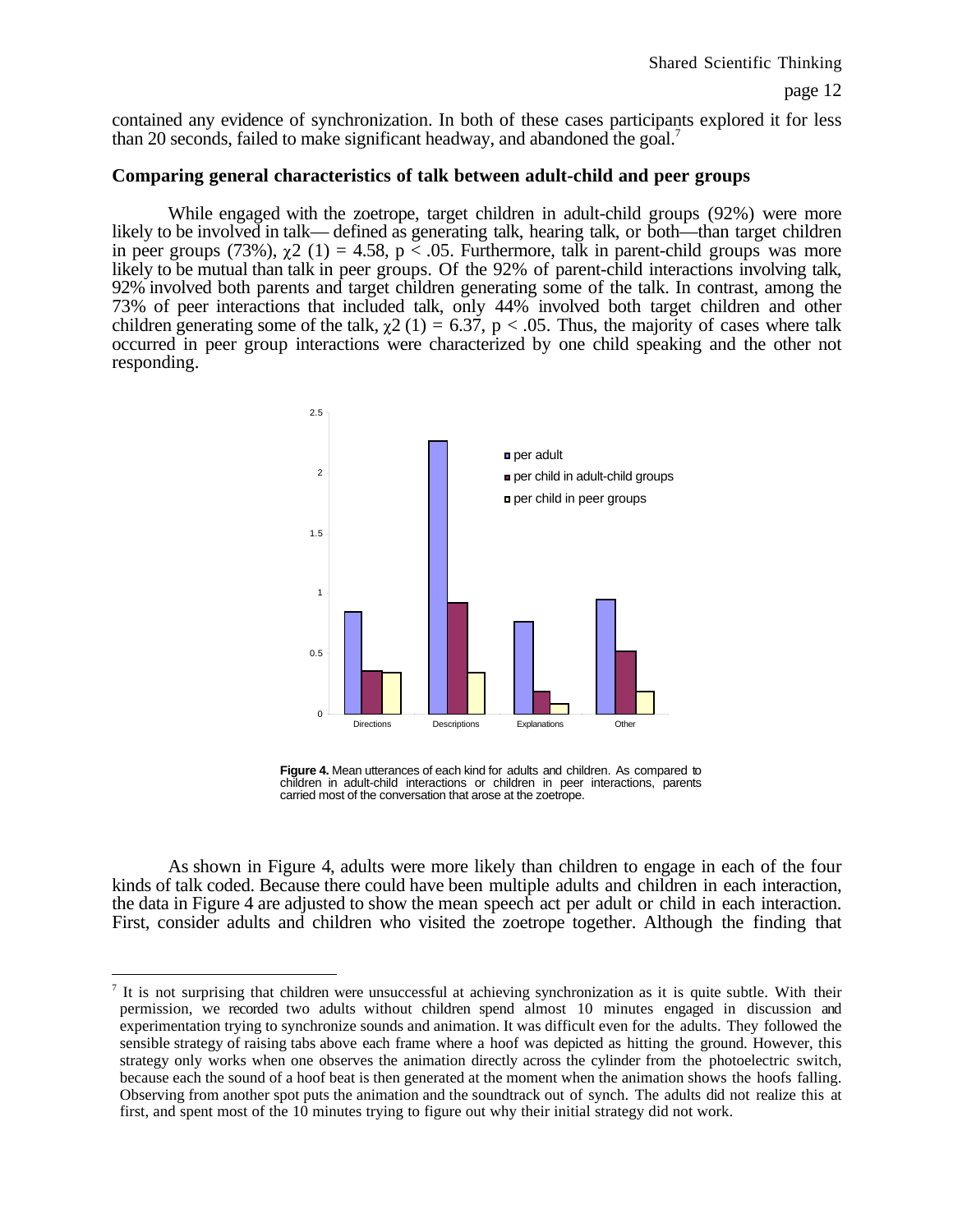adults were more likely to talk about how to manipulate the zoetrope was marginally significant,  $t(48) = 1.84$ , p = 07, adults were significantly more likely than children to describe evidence, t(48) = 3.317,  $p < 0.01$ , offer explanations for the zoetrope,  $t(48) = 3.53$ ,  $p < 0.001$ , and engage in other types of talk,  $t(48) = 2.24$ ,  $p < .05$ .

Now consider how the context of interacting with adults vs. peers affected the nature and amount of children's talk. Figure 4 shows that children in adult-child interactions were no more likely than children in peer groups to talk about how to manipulate the zoetrope,  $t(69) = .01$ , n.s., marginally more likely to describe evidence,  $t(69) = 1.7$ ,  $p = .08$ , no more likely to explain,  $t(69) =$ 0.79, n.s., and significantly more likely to engage in other types of talk,  $t(69) = 2.44$ , p < .05.

Thus, parent-child groups contained the most talk and parents were primarily responsible for carrying the talk. We turn now from general measures of talk to the functional coding of how parent talk framed children's interpretation of evidence, guided children's exploration, and suggested explanatory links.

# **How parents supported children's scientific thinking**

Parents helped children select and encode relevant evidence. One of the difficulties children face in everyday scientific thinking is to decide which parts of the ongoing rush of experience are relevant evidence and which are not. In 47% of interactions, parents highlighted evidence by labeling the relevant effect on which children should focus. This most often took the form of brief "play-by-play" commentary or questions layered on top of the ongoing action. For example, parents often made statements such as "It looks like the horse is running" or asked questions such as "Hear that galloping sound?"

In 29% of interactions, parents went beyond focusing children on relevant evidence to engaging children in discussions about the appropriate encoding of the evidence. Consider the following example of a girl and mother. As the videotape segment begins, we see the zoetrope already spinning very quickly in a counter-clockwise direction. The previous visitor had spun it hard and then immediately walked away. The target child approaches and kneels to look through the slots. Because the zoetrope is turning counter-clockwise, the horse appears to be running forward. Within one second her mother appears and looks over the top of the zoetrope before bending down to look through the slots. After about 10 seconds, the girl stands and grabs the zoetrope to stop it.

Parent: "Now make it go this way [gestures as if spinning the zoetrope clockwise] and see what happens".

Child and P spin zoetrope clockwise together and then look through the slots.

C: "It's the same."

The girl makes an error. The zoetrope is now spinning clockwise and the horse appears to be running backwards. However, accurately judging the direction of running turned out to be difficult for children and sometimes even for adults. The animation of the horse running backwards at first appears a little unusual, but it is not immediately obvious why until one looks closely at the legs. The mother encourages the girl to explore further:

- P "Is it running the same way?"
- C stops the zoetrope, pushes it in the opposite [counter-clockwise] direction, and looks through the slot.
- P Sits down on the floor next to C.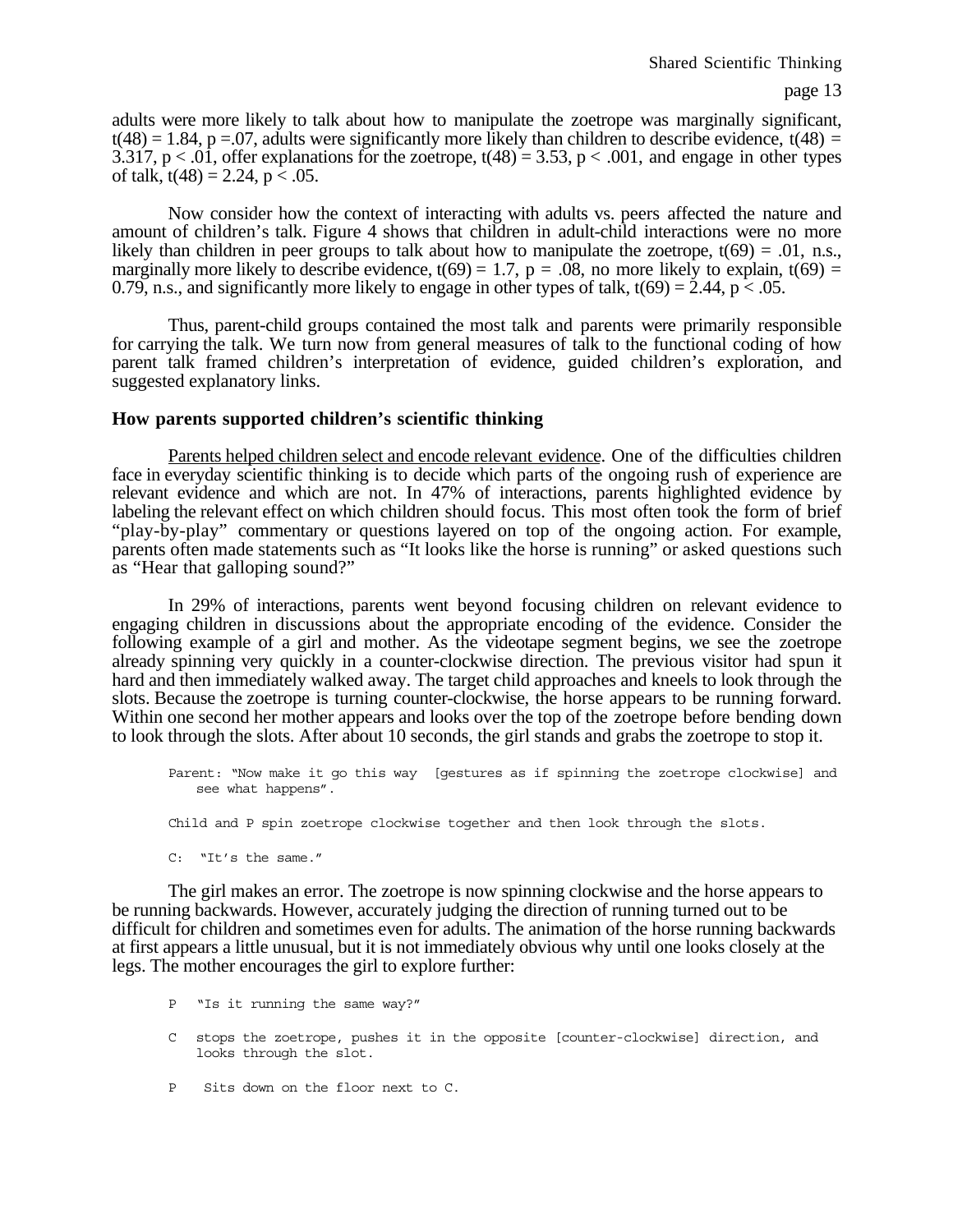- C stops zoetrope and stands to look over the top at the still frames of animation.
- C "Oh it's facing that way [points to her right]. That's why."
- P "So if you turn it this way [counter-clockwise gesture] which way is it running?"
- C spins zoetrope slowly counterclockwise while looking over the top at the animation. She points to her right, which, given the orientation of the animated horse, corresponds to running forward. She then spins the zoetrope slowly in the opposite direction [clockwise] while still looking over the top.
- C "It's still going that way!" and points to her right.
- C gets back down on her knees, looks through the slots, and spins counter-clockwise.
- P "Now which way's it running, forward or backward?"
- C points again to her right.
- C "That's forwards"
- P "Yep"
- C stops zoetrope.
- P "Turn it the other way."
- C turns the zoetrope in the opposite direction [clockwise].
- C "It's going that way" [points again to the right]
- P "Is it? (pause) Is it? (pause) Look at the way its legs are going."
- C: "Ohhh! (excitedly) It's going back, back, backwards!"

Before the mother's finally encouraged the girl to encode how the legs moved, the girl appeared to steadfastly resist the notion that changes in direction of spin were associated with changes in direction of running. This was despite the fact that girl herself had earlier offered a potential reason why the direction of running might change with direction spin when she said: " O h it's facing that way [points to her right]. That's why." Without the mother's repeated challenges, the girl may never have noticed that she incorrectly encoded a key piece of evidence.

Parents helped children generate evidence. We considered parent guidance on two levels: Pointing children to one part of the evidence space and suggesting comparisons between at least different parts of the evidence space. The most basic form of parent guidance was pointing children to one part of the evidence space by directly instructing them to use one of the four operators without embedding the suggestions in a specific comparison. For example a target boy and his mother approached the zoetrope together while an older sister lingered at a nearby exhibit. The mother crouched down and put her hands on the zoetrope, preparing to spin it.

Parent "I want to show you something. Are you ready to go?" Child "Yeah." P "Look, put your head down here [points to slots] and look through the holes. Ready?" C crouches down.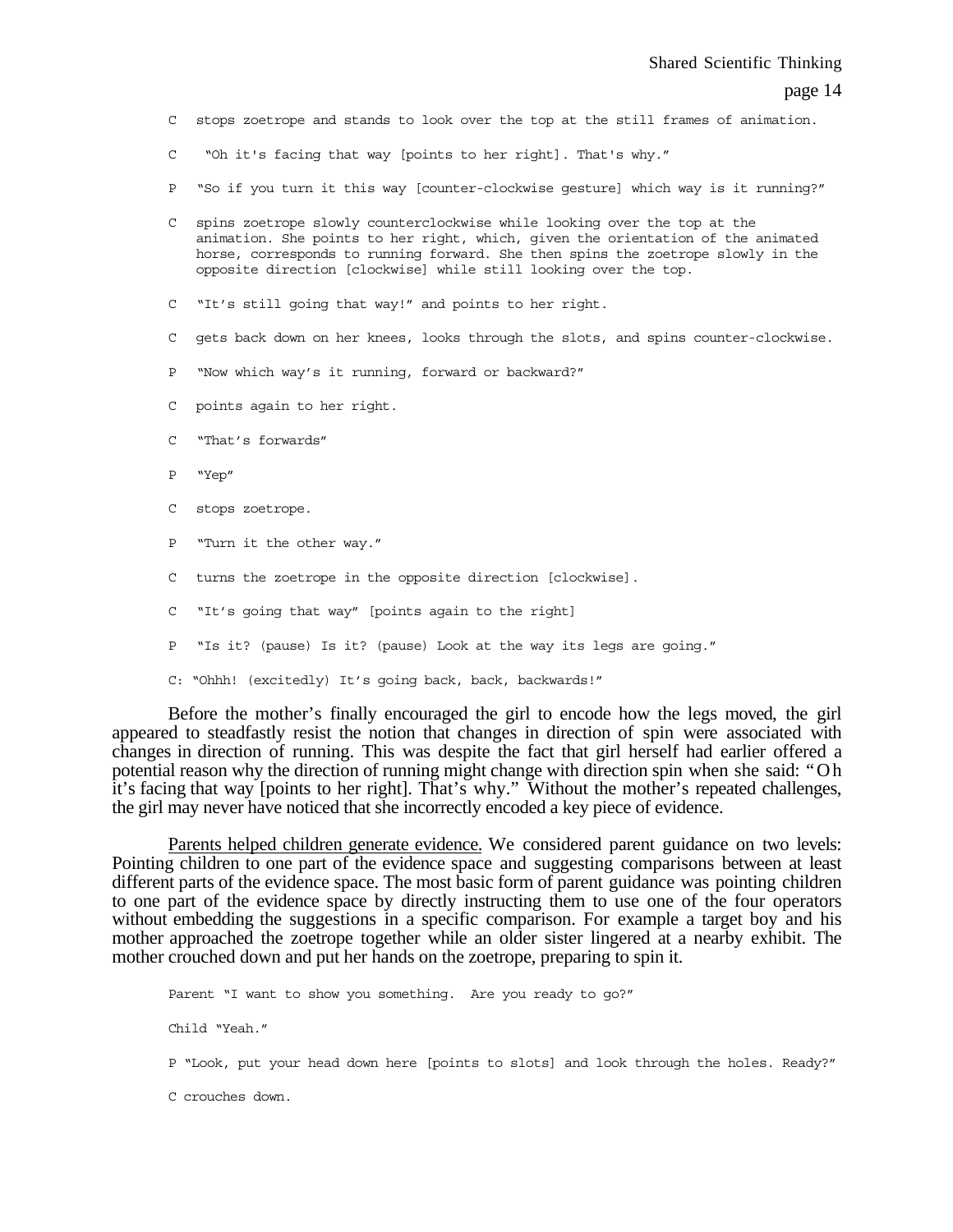Sister approaches and crouches down by C.

- C leans forward, peering through the slots, until his nose is almost touching the zoetrope.
- P "Don't get your face that close!" [while gently guiding B's head back]

P "Ready?"

- C "Uh huh."
- P spins the zoetrope counterclockwise.

C and S watch through the slots.

Parents provided such basic guidance in 49% of interactions. As in this example, parents were most likely to tell children to look through the slots (39% of all parent-child interactions); followed by using the tabs (22%), and spinning the zoetrope (14%). We did not code a single instance of parents directly telling children to look over the top of the zoetrope.<sup>8</sup>

In 33% of interactions parents went beyond pointing children to a single location in the evidence space to suggest a comparison between two kinds of evidence. An instance of this can be seen in the earlier example of the mother and girl exploring the direction of motion. As is suggested by the first line of the transcript, the girl's struggle with encoding evidence may have never occurred without the mother's initial suggestion that that they spin the zoetrope the other way to "see what happens." Suggesting comparisons related to the direction of spin was most common (20% of parent-child interactions); followed by comparing sound patterns created by different tab configurations (10%); comparing the animation when seen through the slots vs. over the top (8%); and comparing how fast the horse appeared to be running when the zoetrope was spun at different speeds  $(2\%)$ .

Parents sometimes provided basic guidance and suggested comparisons in the same interaction. Overall, 57% of parent-child interactions included at least one instance where parents guided children's exploration of the evidence space.

Parents explained. In 37% of interactions parents provided an explanation, either causal, analogical, or principled. Explanations of local causal connections within the exhibit were most common, appearing in 31% of parent-child interactions.

Parent "See you can make it gallop like this."

- P starts putting up all the tabs.
- P "Because every time it goes through there [points to photoelectric switch] it pops, see?"

P rotates the zoetrope slowly so that one tab triggers the switch.

Child begins raising tabs.

 $\overline{a}$ 

<sup>&</sup>lt;sup>8</sup> Here and elsewhere the sum of the breakdowns of specific kinds of talk can be greater than the overall percentage because parents could be coded as engaging in more than one specific kind of talk per interaction.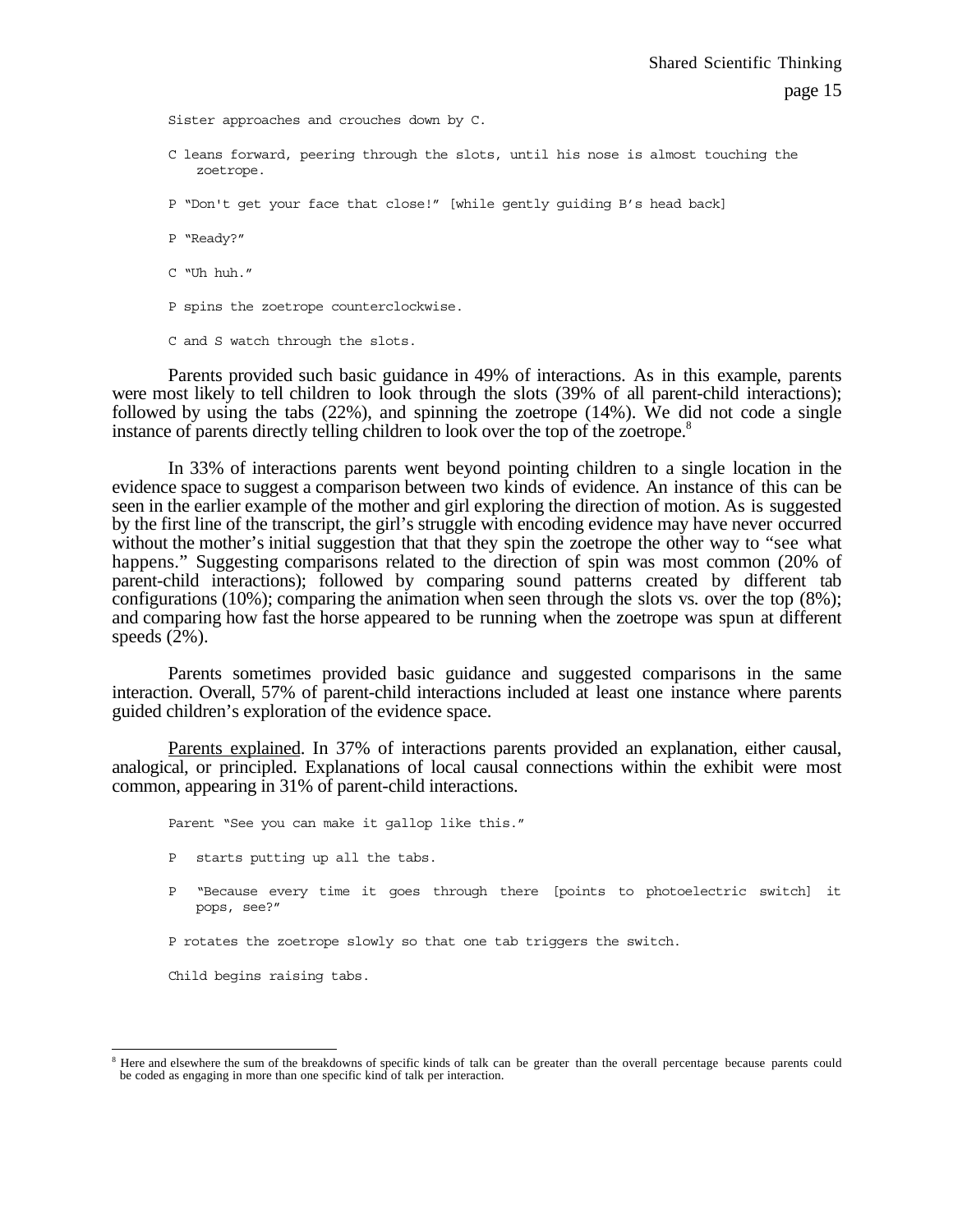The next most common form of explanation (25% of interactions) was suggesting analogical connections between the zoetrope and related devices. The analogies were typically brief links made between the zoetrope and movies, television, or, as in the following example, cartoons:

Child is crouched down looking through slots of spinning zoetrope. Parent crouches down next to B to look through slots. P spins zoetrope again. C "Ohhhhh…." P "Like, uh, that's how they make cartoons."

Finally, in 4% of interactions, parents introduced unobservable principles responsible for the illusion of motion. For example, a boy had been spinning and looking through the slots when his mother approached, helped to spin the zoetrope again, and then bent down to look through the slots. The boy looks up:

Child "Mama, it looks like it's moving for real." Parent "Yeah." P spins the zoetrope again. C looks again through the slots. C grabs zoetrope to stop it. C "Why's it look like that?" P (pause) "Because your mind… your eye… sees each little picture and each one's different from the other one [points to the animation frames], but your mind puts

it all in a big row."

- C "It starts out like that [points to animation frames] and then it goes and goes."
- C spins zoetrope and crouches down once more to look through the slots.

Note from this example that the mother explained because the boy asked why. To test whether parent explanations were in general prompted by children's questions, we examined the 10 seconds leading up to each parent explanation to see whether children had asked a question or stated that they did not understand something about the zoetrope. This analysis revealed that explanations in response to questions were rare, accounting for only 11% of parent explanations. We also adopted a more liberal criterion of considering explanations to be requested if, at any point in the interaction prior to the first explanation, children asked any type of question on any topic. As expected, the liberal criterion increased the percentage of adult explanations following children's questions, but only to 29%. Thus, most parent explanations appeared to be the result of the parent deciding to introduce an explanation on top of the ongoing activity.

#### **Discussion**

This study was designed to provide a window into the everyday scientific thinking that occurs in parent-child interactions. Findings suggested that children engaged in shared scientific thinking with their parents had greater opportunity to learn than children engaged in scientific thinking with peers or by themselves. First, when engaging the exhibit with their parents, children's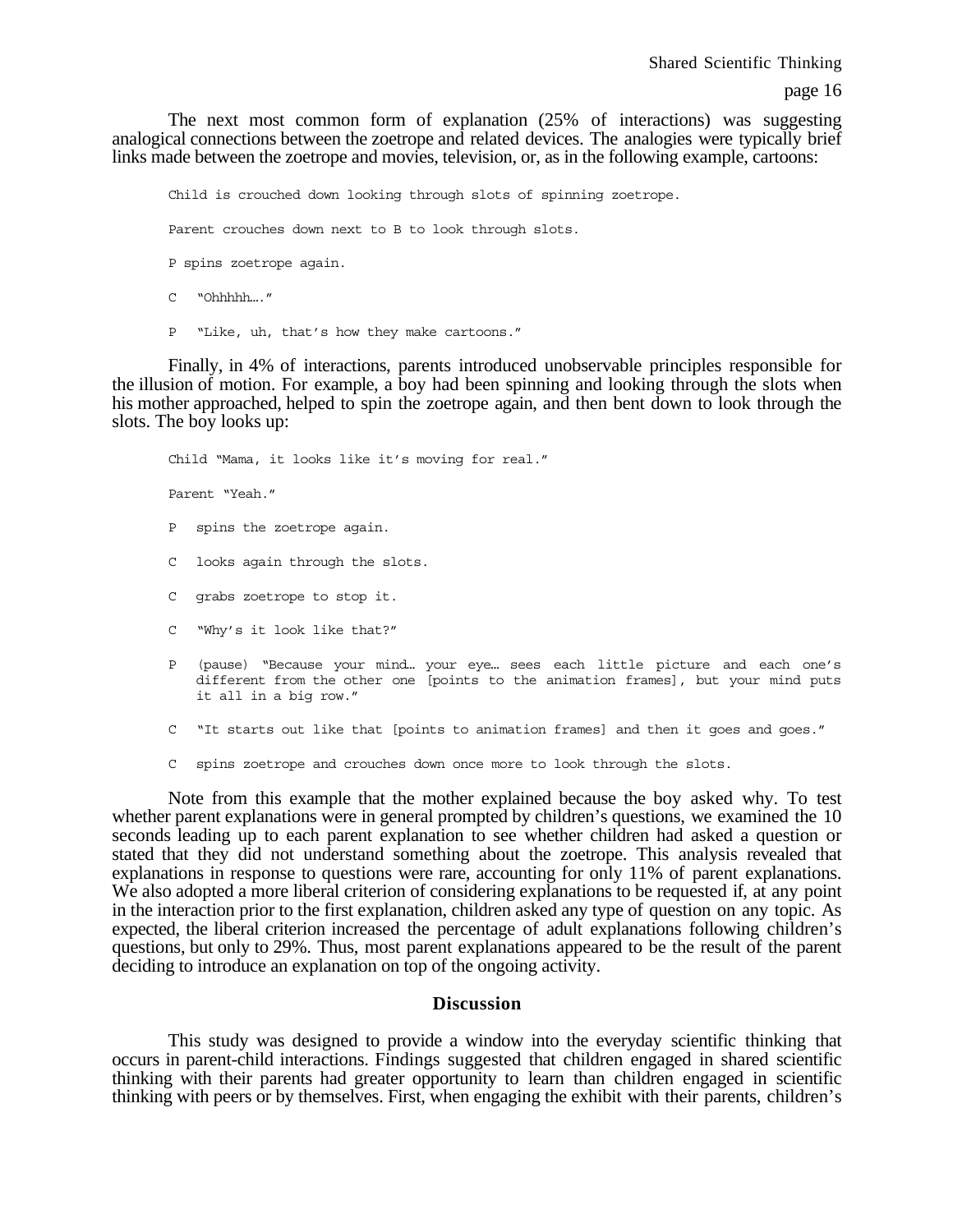exploration of evidence was observed to be longer, broader, and more focussed on relevant comparisons than children who engaged the exhibit without their parents. Second, parents talked to children about identifying, generating, and interpreting evidence. Specifically, parents helped children select and encode relevant evidence in about half of the parent-child interactions. The majority of interactions included parent talk about how to generate new kinds of evidence or make direct comparisons between different kinds of evidence. Finally, in over one-third of interactions, parents assumed the role of explainer by casting children's experience in causal terms, connecting the experience to prior knowledge, or introducing abstract principles.

We begin by discussing these findings with respect to what they suggest for the two dimensions of children's scientific thinking that have dominated recent developmental studies: developments in evidence collection and developments in theory construction. First, consider the implications of these findings with respect to the question of how children develop strategies for collecting and interpreting evidence. Compared to adults, children's evidence collection is often described as being less systematic, less likely to include informative comparisons, and less likely to be exhaustive (e.g., Schauble, 1996; Dunbar & Klahr, 1989; Kuhn, Amsel, & O'Loughlin, 1988). Developments in evidence collection have typically been described as metacognitive advancements that enable to children deploy increasingly sophisticated experimentation strategies, to construct more accurate and complete encoding of incoming evidence, and to search for evidence that is inconsistent with their existing beliefs. The current findings suggest that parents may provide extensive support for each of these developments in everyday settings. The findings replicate those of Gleason  $\&$  Schauble (2000), where an experimenter asked parents and  $5<sup>th</sup>$  or  $\vec{6}<sup>th</sup>$  grade children to work together on a 45-minute design task. We extend Gleason and Schauble's findings by showing that parents provide appropriate support for the evidence collection of younger children when families are engaged in spontaneous, rather than obligatory, collaboration.

Second, consider the implications of the current findings for children's construction of theories. Those who have focused on the content of children's developing scientific knowledge have been in large part been interested in ontological organization and constraints, in part to account for the fact that even young children have surprising rich theories and are able to make adaptive decisions about assigning novel instances to appropriate categories (Wellman & Gelman, 1998). Our findings suggest that children do not always have to solve this categorization problem in isolation. The current findings suggest that parents sometimes provide constraints for theory building by highlighting the most relevant kinds of evidence from all possible evidence. These findings are consistent with prior work showing that parents sometimes provide guidance to children that is sufficient to provide useful constraints for the child's construction of explanations (Callanan, 1991; Gelman, et al., 1998; Shrager & Callanan, 1991). Even if one accepts the position that the development of children's theories is best described as a process that takes place "within the head" of the individual child, these findings suggest that parents may at least play a role in filtering and focusing the evidence that children notice and remember.

However, our findings also suggest that parents frequently went beyond constraining evidence to directly offering explanations that explicate causal structure, suggest analogical links, and describe general unobservable principles. Thus, much of the knowledge necessary to constrain children's theory construction may be available from spontaneous parent assistance. We have coined the term explanatoids to describe the kinds of brief, sketchy, and somewhat mundane explanations that parents introduce into everyday collaborative exploration. In contrast to the more elaborate and complete explanatory conversations that can occur in more reflective moments of everyday activity (e.g., Callanan & Oakes, 1992), explanatoids are brief explanatory prompts thrown into ongoing collaborative exploration or problem solving. They are not be sufficient to teach complete concepts or strategies. Instead, we think of them as "just-in-time" explanatory nuggets that are offered when relevant evidence is the focus of joint parent-child attention and that serve the function of providing children an on-line structure for parsing, storing, and making inferences about evidence as it is encountered (Crowley & Galco, in press).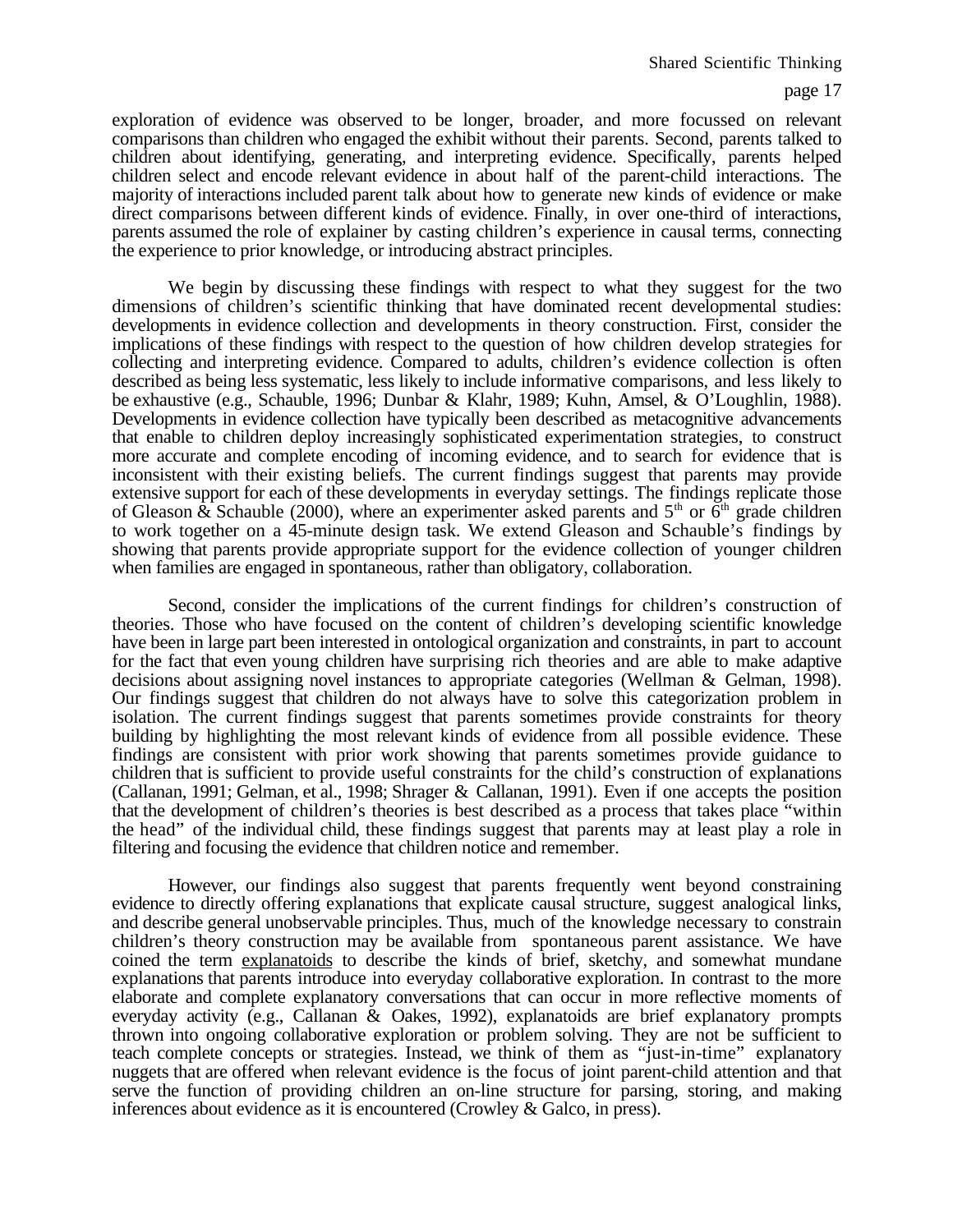Is there evidence to suggest that this kind of parent explanation during collaborative parentchild activity make a difference in terms of children's learning? The observational methods used by our study were designed to sample spontaneous moments of parent-child thinking and cannot provide direct evidence about the extent of children's learning. However, recent laboratory studies suggest that adult explanations can facilitate both children's problem solving and theory construction. When adults explain as they demonstrate new problem solving strategies, children are better able to transfer strategies to novel problems (Crowley & Siegler, 1999). When adults provide causal explanations as children construct family-resemblance categories from novel instances, children are more accurate in categorizing subsequent instances (Krascum & Andrews, 1998). There are also studies to suggest that if adults do not provide such explanations or at least prompt the child to produce their own explanation, it is unlikely that children will decide to do so on their own (Goncu & Rogoff, 1998; Siegler, 1995). Thus, available evidence from laboratory studies supports the possibility that the spontaneous parent explanation we observed could facilitate children's learning.

Before closing, we should note two limitations of the current study. First, as with any cognitive task, much of the variance we observed in exploration and conversation is likely to be attributed to the design and implementation of the particular exhibit we observed. We chose the zoetrope exhibit in part because it was consistent with exhibit principles that support family collaboration (Borun & Dristas, 1997; Crowley & Callanan, 1998) and in part because it characterized features of open-ended tasks that are often used in psychological research on scientific thinking (Klahr, 2000). However, different tasks under different conditions would likely affect some of the patterns of our findings. Second, while the methodology of this study provides a high-resolution snapshot of a moment of family activity, it does not provide a broader look at how that moment fit into the overall museum visit or a deeper look at how that moment fit into the ongoing development of children's scientific literacy across contexts and time. The findings of this study are best seen as a single empirical step towards the larger goal of constructing a complete account of the development of scientific literacy that integrates what we know about scientific thinking from a cognitive perspective and what we know from studies of out-of-school learning contexts (e.g., Falk & Dierking, 2000).

Although we have so far emphasized family visits to a museum as an example of a broader class of parent-child activity, we are deeply interested in the museum itself as a location for family science education. Converging evidence from studies of scientific thinking in everyday, instructional, and professional settings describe a developmental corridor that stretches from everyday learning in contexts such as museums, through formal science instruction in classrooms, to the daily activities of practicing scientists (Crowley, Schunn, & Okada, in press). The current findings serve as a reminder that parents provide guidance, coaching, and encouragement as children move through this corridor. Parents who involve children in informal science activities provide an opportunity for children to learn factual scientific information and to practice scientific reasoning, but they also provide an opportunity for children to participate in a culture of learning about science. In terms of future classroom success or later choices about science as a career, the most important outcome of everyday parent-child scientific thinking may be that children develop an early interest in science, value science as a cultural practice, and form an identity as someone who is competent in science.

# **References**

Borun, M., Chambers, M., & Cleghorn, A. (1996). Families are learning in science museums. Curator, 39(2), 123-138.

Borun, M. & Dristas, J. (1997). Developing family-friendly exhibits. Curator, 40(3), 178-196.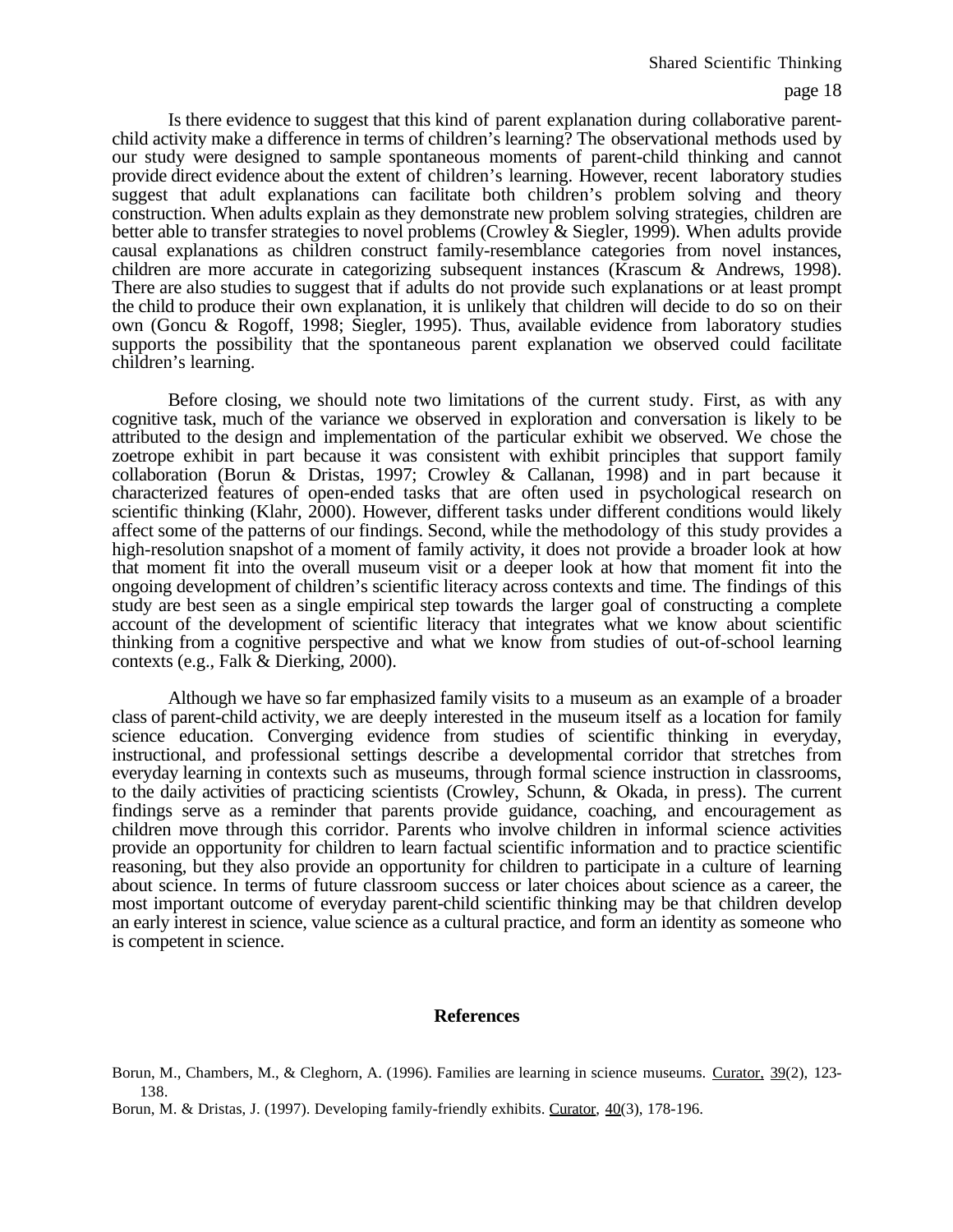- Callanan, M. A. & Jipson, J. L. (in press). Explanatory conversations and young children's developing scientific literacy. In K. Crowley, C. Schunn, & T. Okada (Eds.), Designing for science: Implications from everyday, classroom, and professional science . Mahwah, NJ: Erlbaum.
- Callanan, M. A., & Oakes, L. A. (1992). Preschoolers' questions and parents' explanations: Causal thinking in everyday activity. Cognitive Development, 7, 213-233.
- Callanan, M., Shrager, J., & Moore, J (1996). Parent-child collaborative explanations: Methods of identification and analysis. The Journal of the Learning Sciences. (4), 105-129.
- Carey, S. (1985). Conceptual change in childhood. Cambridge, MA: MIT Press.
- Cone, C. A., & Kendall, K. (1978). Space, Time, and Family Interaction: Visitor Behavior at the Science Museum of Minnesota. Curator, 21(3), 245-258.
- Crowley, K. & Callanan, M.A. (1998). Identifying and supporting shared scientific reasoning in parent-child interactions. Journal of Museum Education, 23, 12-17.
- Crowley, K. & Galco, J (in press). Everyday activity and the development of scientific thinking. In K. Crowley, C. D. Schunn, & T. Okada (Eds.), Designing for science: Implications from everyday, classroom, and professional settings. Mahwah, NJ: Erlbaum.
- Crowley, K. & Siegler, R.S. (1999). Explanation and generalization in young children's strategy learning. Child Development, 70, 304-316.
- Crowley, K., Schunn, C. D., & Okada, T. (Eds.) (in press). Designing for science: Implications from everyday, classroom, and professional science . Mahwah, NJ: Erlbaum.
- Dierking, L. D. & Falk, J. H. (1994). Family behavior and learning in informal science settings: A review of the research. Science Education, 78 (1), 57-72.
- Dunbar, K. & Klahr, D. (1989). Developmental differences in scientific discovery strategies. In D. Klahr & K. Kotovsky (Eds.), Complex information processing: The impact of Herbert A. Simon (pp. 109-144). Hillsdale, NJ: Erlbuam.
- Falk, J. H. & Dierking, L. D. (2000). Learning from museums: Visitor experiences and the making of meaning. Walnut Creek: Alta Mira Press.
- Gelman, R., Massey, C.M., & McManus, M. (1991). Characterizing supporting environments for cognitive development: Lessons from a children's museum. In L.B. Resnick, J.M. Levine, and S.D. Teasley (Eds), Perspectives on socially shared cognition. Washington, DC: APA.
- Gelman, S. A., Coley, J. D., Rosengren, K. S., Hartman, E., and Pappas, A. (1998). Beyond labeling: The role of maternal input in the acquisition of richly structured categories. Monographs of the Society for Research in Child Development,  $63(1)$ .
- Gleason, M. E. & Schauble, L. (2000). Parents' assistance of their children's scientific reasoning. Cognition and Instruction.
- Goncu, A & Rogoff, B. (1998). Children's categorization with varying adult support. American Educational Research Journal, 35 (2), 333-349.
- Gopnik, A. & Meltzoff, A. (1997). Words, thoughts, and theories. Cambridge, MA: MIT Press.
- Hayes, R. (1992). MovieMotion Zoetrope. Berkeley, CA: DaMert Company.
- Klahr, D. (2000). Exploring science: The cognition and development of discovery processes. Cambridge: MIT Press.
- Klahr, D., & Dunbar, K. (1988). Dual Search During Scientific Reasoning. Cognitive Science, 12 , 1-48.
- Klahr, D., Fay, A. L., & Dunbar, K. (1993). Heuristics for Scientific Experimentation: A Developmental Study. Cognitive Psychology, 25, 111-146.
- Krascum, R. M. & Andrews, S. (1998). The effects of theories on children's acquisition of family-resemblance categories. Child Development, 69 (2), 333-346.
- Kuhn, D. (1989). Children and adults as intuitive scientists. Psychological Review, 96 (4), 674-689
- Kuhn, D., Amsel, E. & O'Loughlin, M. (1988). The development of scientific thinking skills. NY: Academic Press.
- Paris, S. G., Troop, W. P., Henderlong, J., & Sulfaro, M. M. (1994). Children's Explorations in a Hands-On Science Museum. The Kamehameha Journal of Education, 5, 83-92.
- Rogoff, B. (1990). Apprenticeship in thinking: Cognitive development in social context. New York: Oxford University Press.
- Rogoff, B. (1998). Cognition as a collaborative process. In D. Kuhn & R. S. Siegler (Eds.), W. Damon (Series Ed.), Handbook of child psychology, Vol 2., Cognition, perception, and language (pp. 679-744). NY: Wiley.
- Schauble, L. (1996). The development of scientific reasoning in knowledge-rich contexts. Developmental Psychology, 32 (1), 102-119.